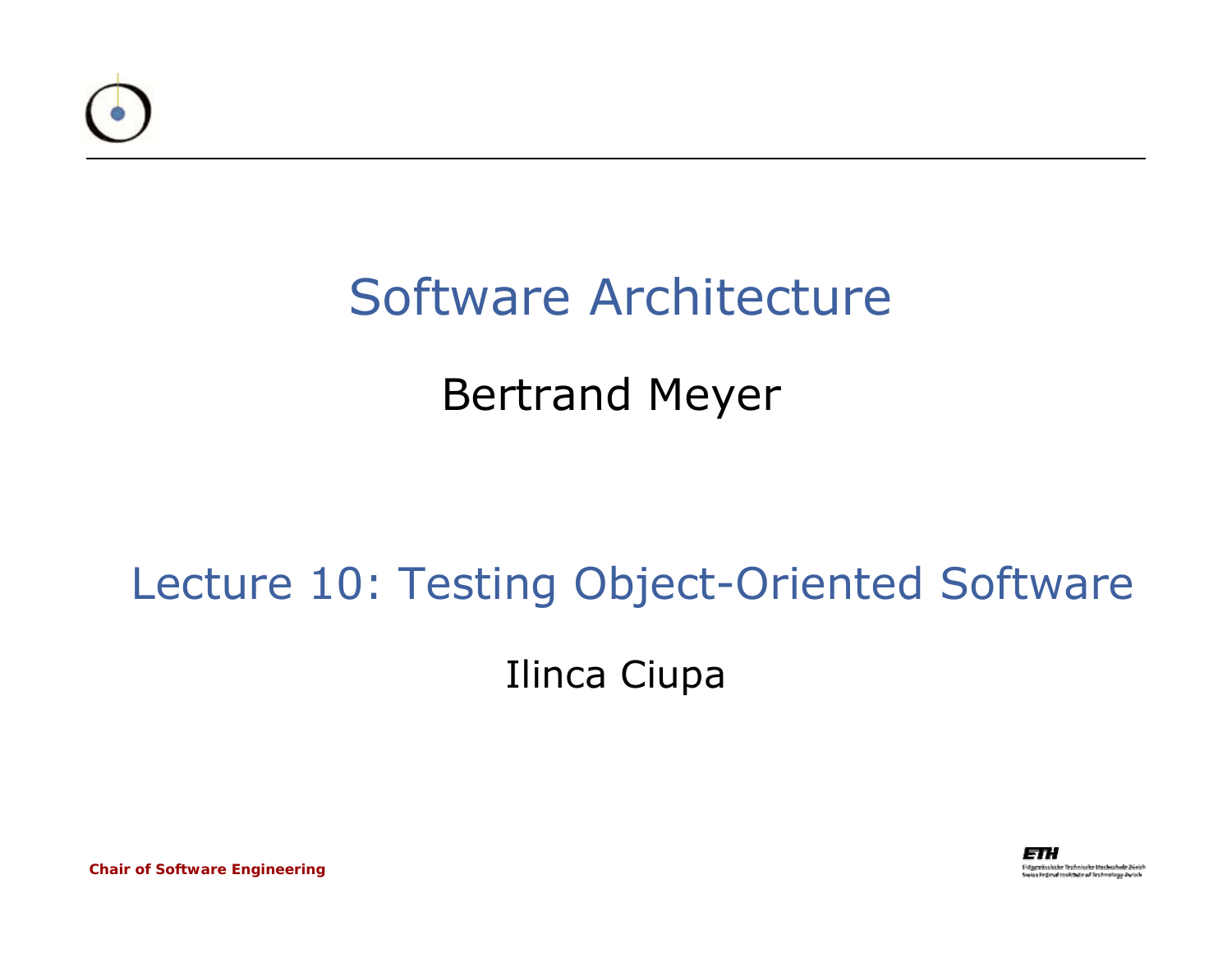(Geoffrey James –*The Zen of Programming*, 1988*)*

- "Thus spoke the master: "Any program, no matter how small, contains bugs."
- The novice did not believe the master's words. "What if the program were so small that it performed a single function?" he asked.
- "Such a program would have no meaning," said the master, "but if such a one existed, the operating system would fail eventually, producing a bug."
- But the novice was not satisfied. "What if the operating system did not fail?" he asked.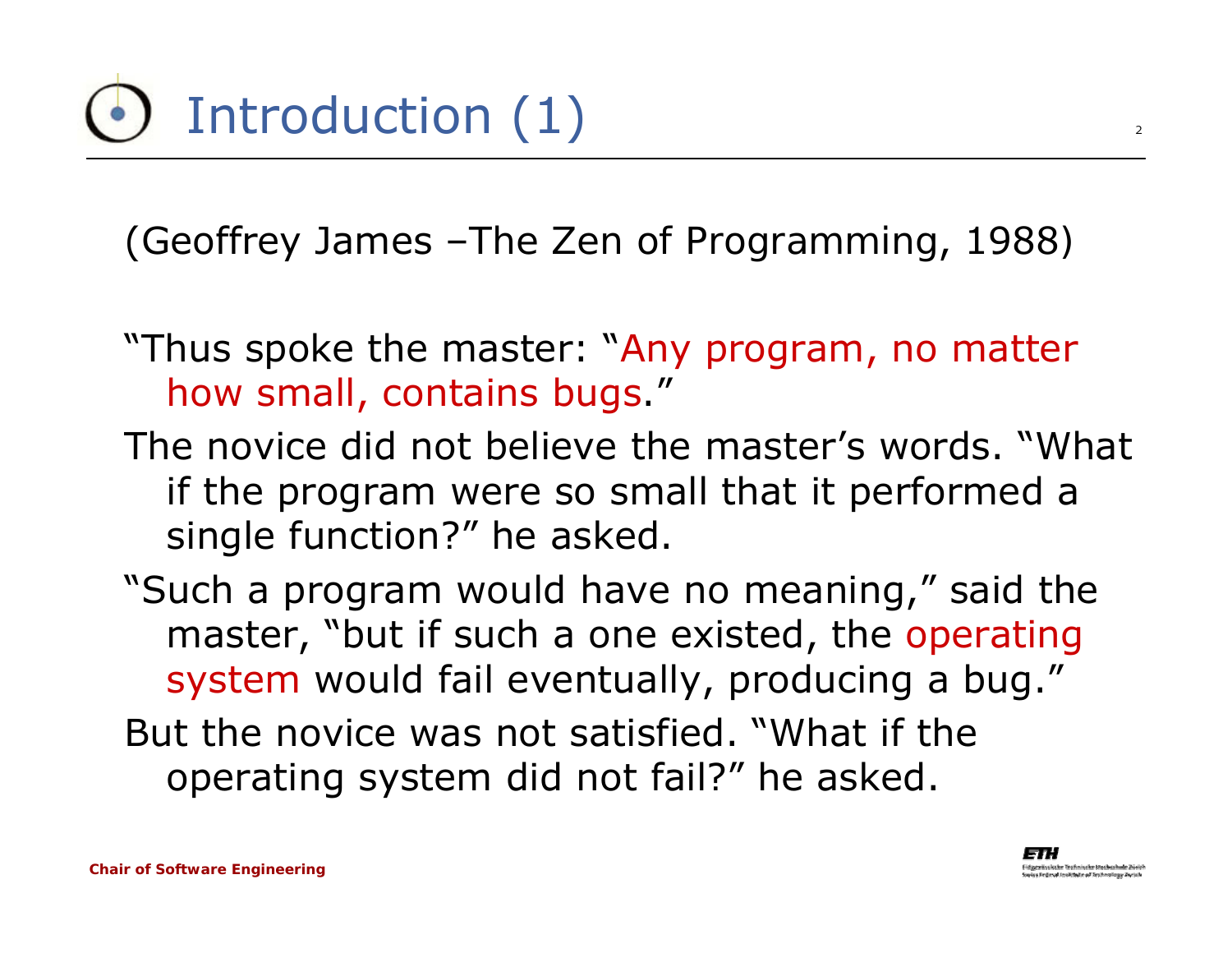## Introduction (2)

- "There is no operating system that does not fail," said the master, "but if such a one existed, the hardware would fail eventually, producing a bug."
- The novice still was not satisfied. "What if the hardware did not fail?" he asked.
- The master gave a great sigh. "There is no hardware that does not fail", he said, "but if such a one existed, the user would want the program to do something different, and this too is a bug."
- A program without bugs would be an absurdity, a nonesuch. If there were a program without any bugs then the world would cease to exist."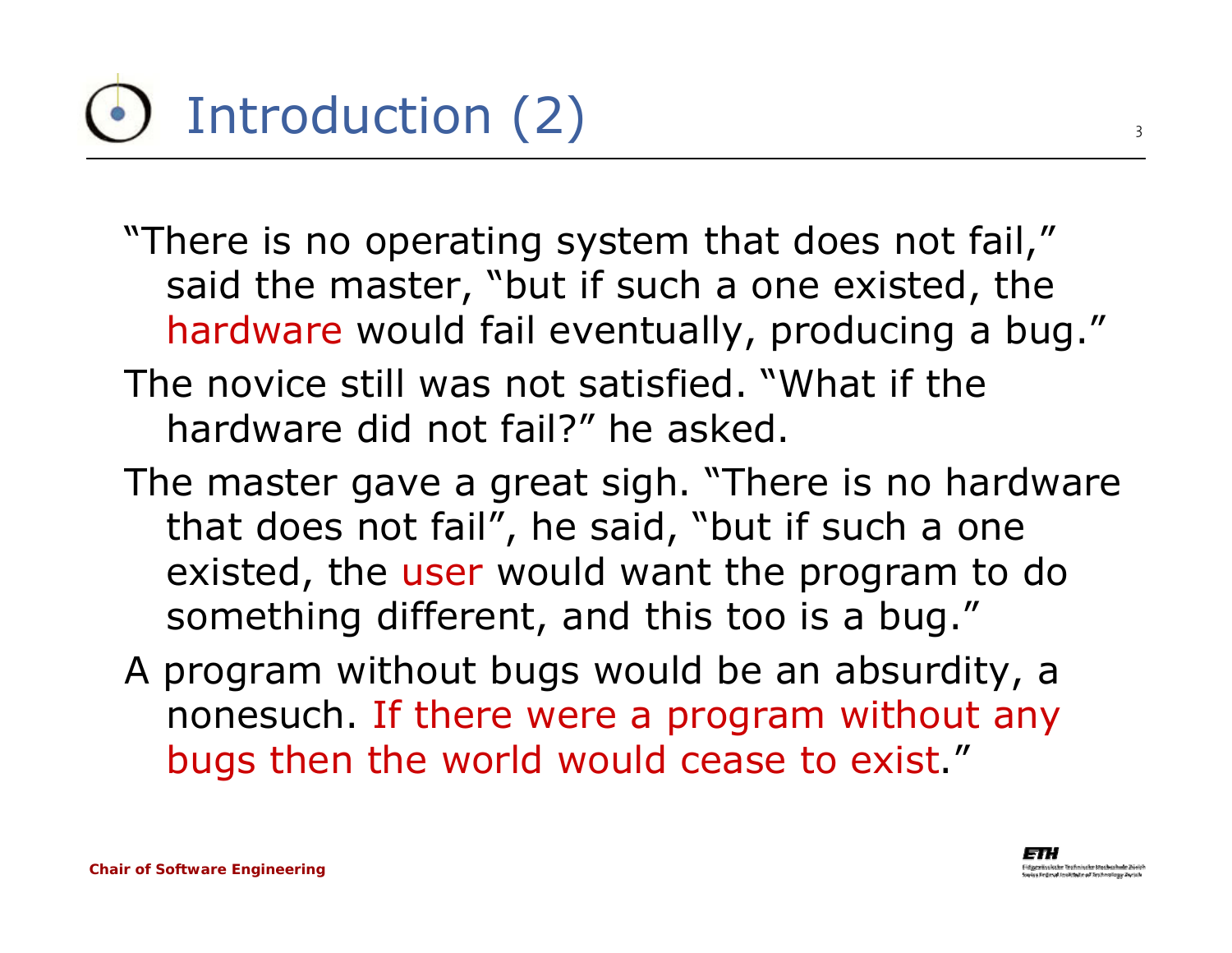

- $\blacksquare$ What testing is and what it is not
- **-** Terminology
	- $\blacksquare$ bugs
	- types of tests
	- components of a test
- **•** Partition testing
- $\blacksquare$ Black-box vs white-box testing
- $\blacksquare$  Measuring test quality
	- code coverage
	- ٠ mutation testing
- **Testing strategy**
- $\blacksquare$ Test-driven development
- $\blacksquare$ Test automation
- $\blacksquare$ Contract-based testing

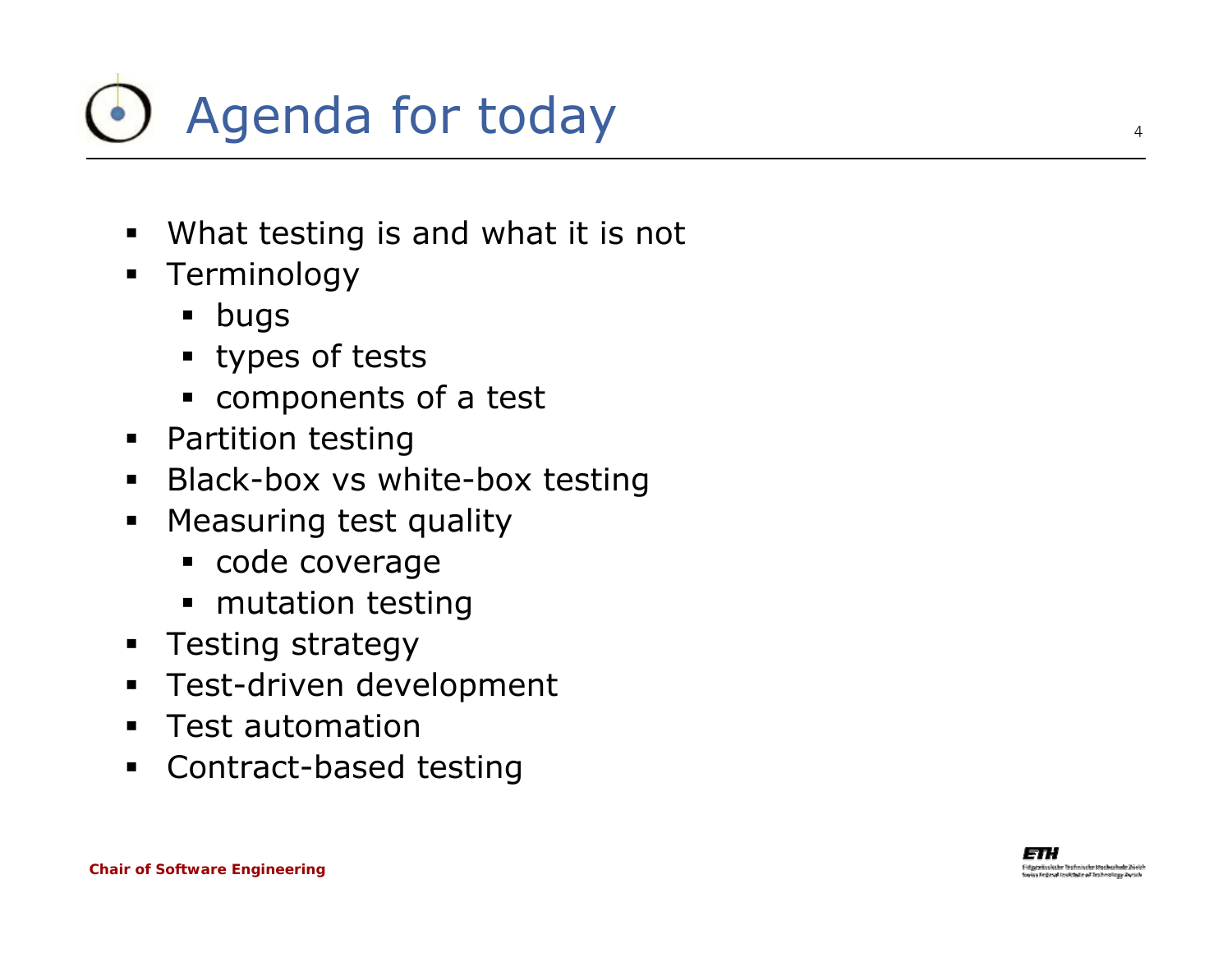### Assignment 3: Testing

- [http://se.inf.ethz.ch/teaching/ss2006/0050/exerci](http://se.inf.ethz.ch/teaching/ss2006/0050/exercises/exercise3.pdf) [ses/exercise3.pdf](http://se.inf.ethz.ch/teaching/ss2006/0050/exercises/exercise3.pdf)
- Issued: 7 June 2006
- Due: 20 June 2006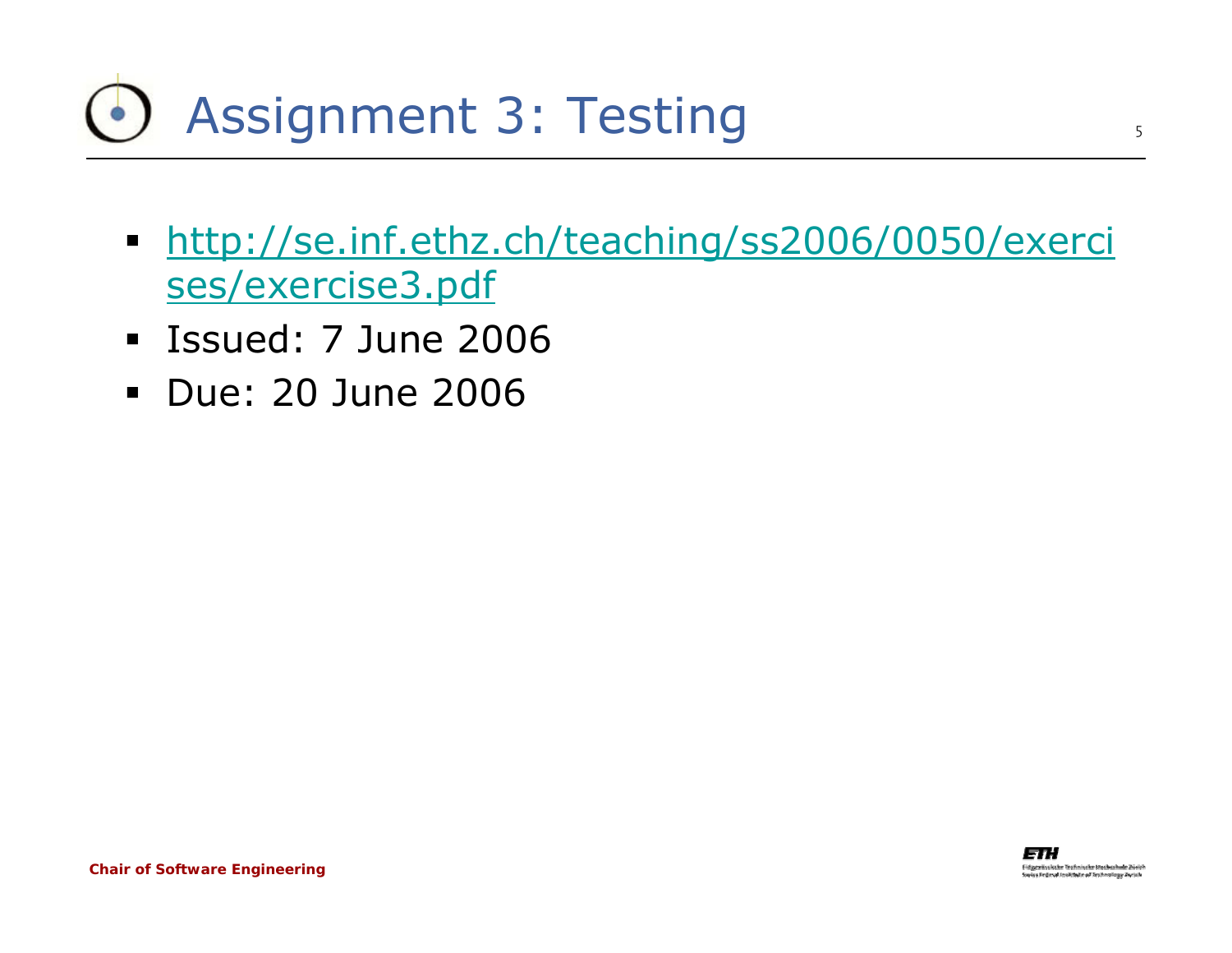

"Software testing is the execution of code using combinations of input and state selected to reveal bugs."

"Software testing […] is the design and implementation of a special kind of software system: one that exercises another software system with the intent of finding bugs."

> R. V. Binder, *Testing Object-Oriented Systems: Models, Patterns, and Tools* (1999)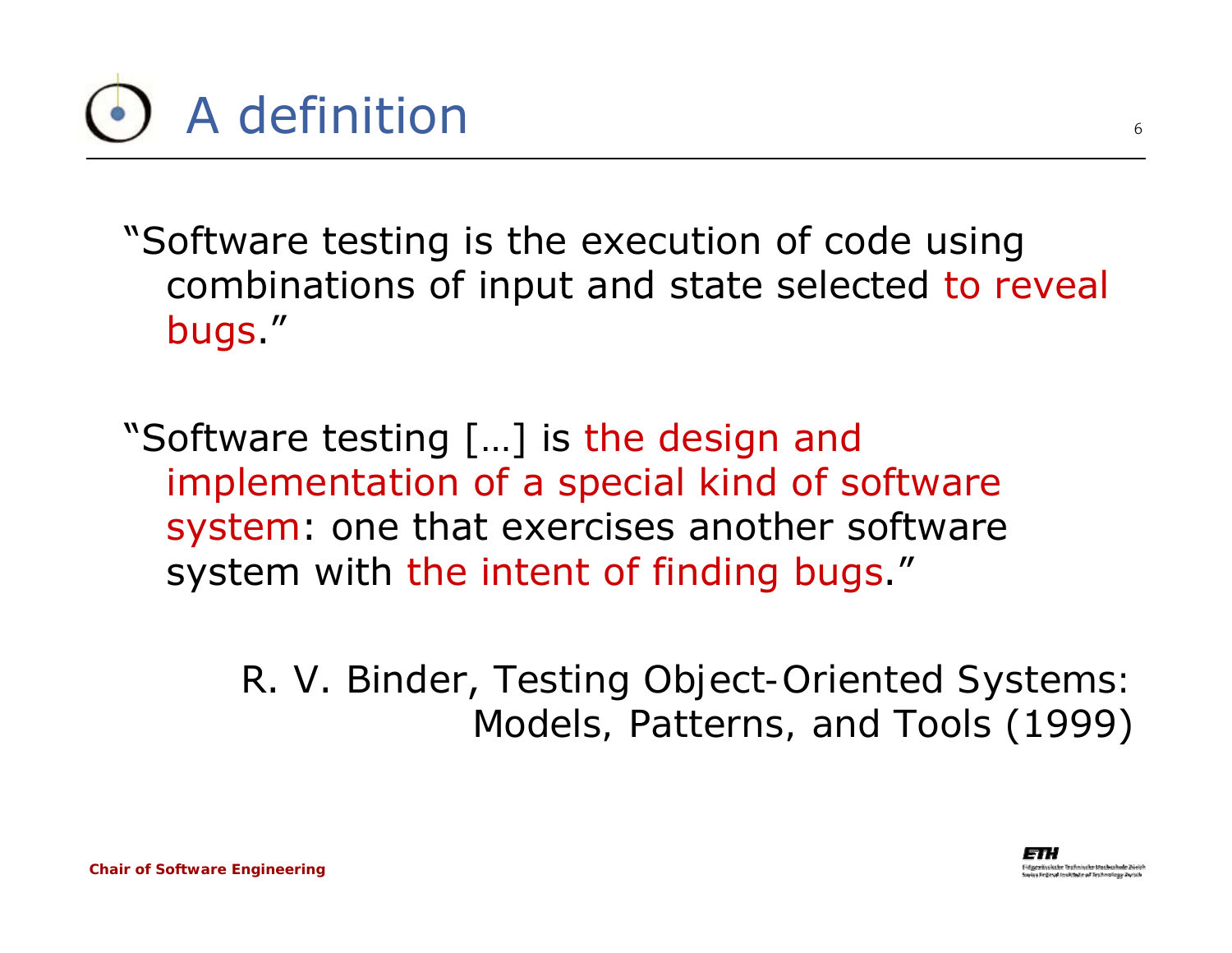### What does testing involve?

- $\blacksquare$ **• Determine the parts of the system to be tested**
- **Find input values which should bring significant** information
- Run the software on the input values
- Compare the produced results to the expected ones
- (Measure execution characteristics: time, memory used, etc)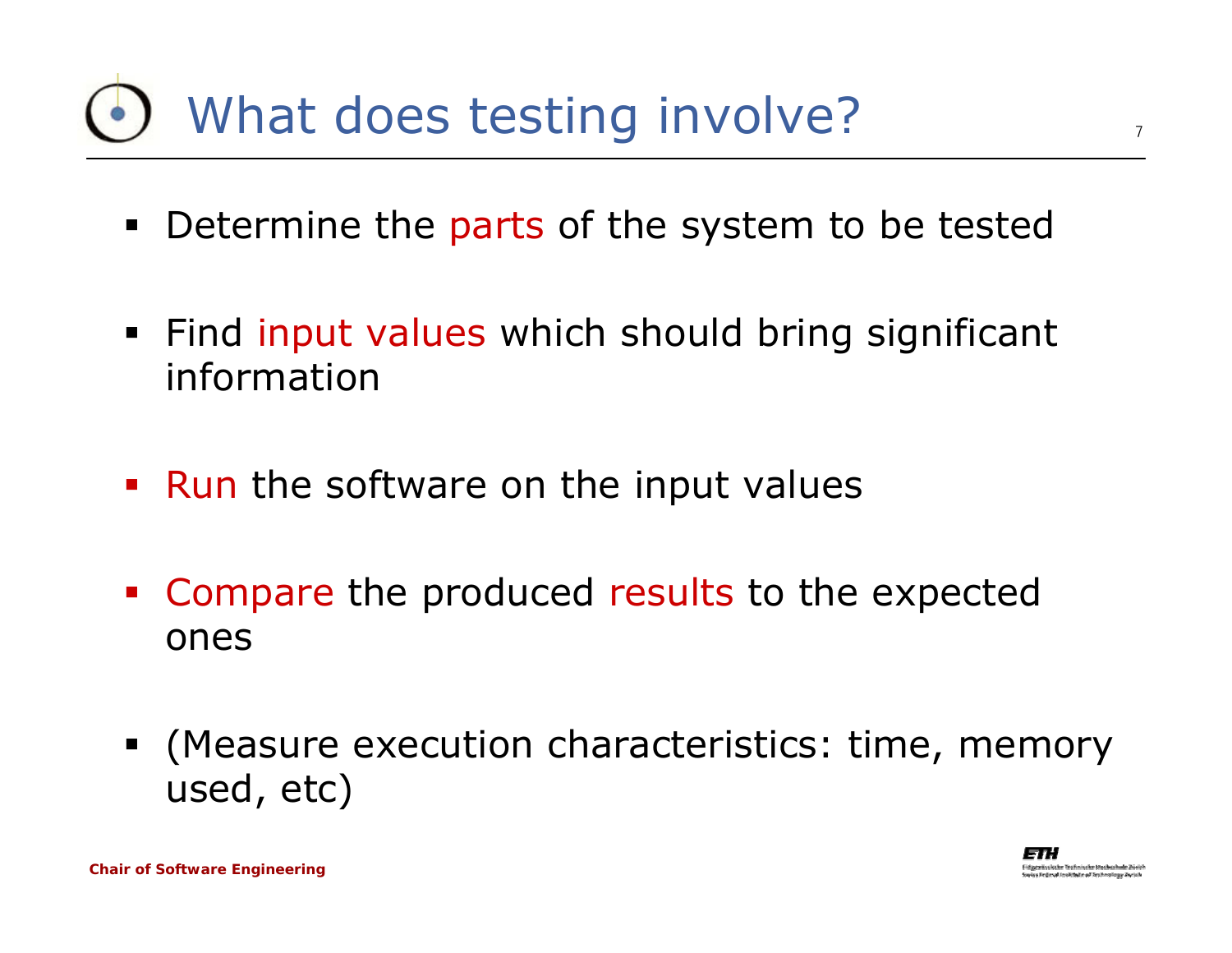### Some more insight into the situation

*"Program testing can be a very effective way to show the presence of bugs, but it is hopelessly inadequate for showing their absence."*

E. Dijkstra, *Structured Programming* (1972)

What testing can do: find bugs What testing cannot do: prove the absence of bugs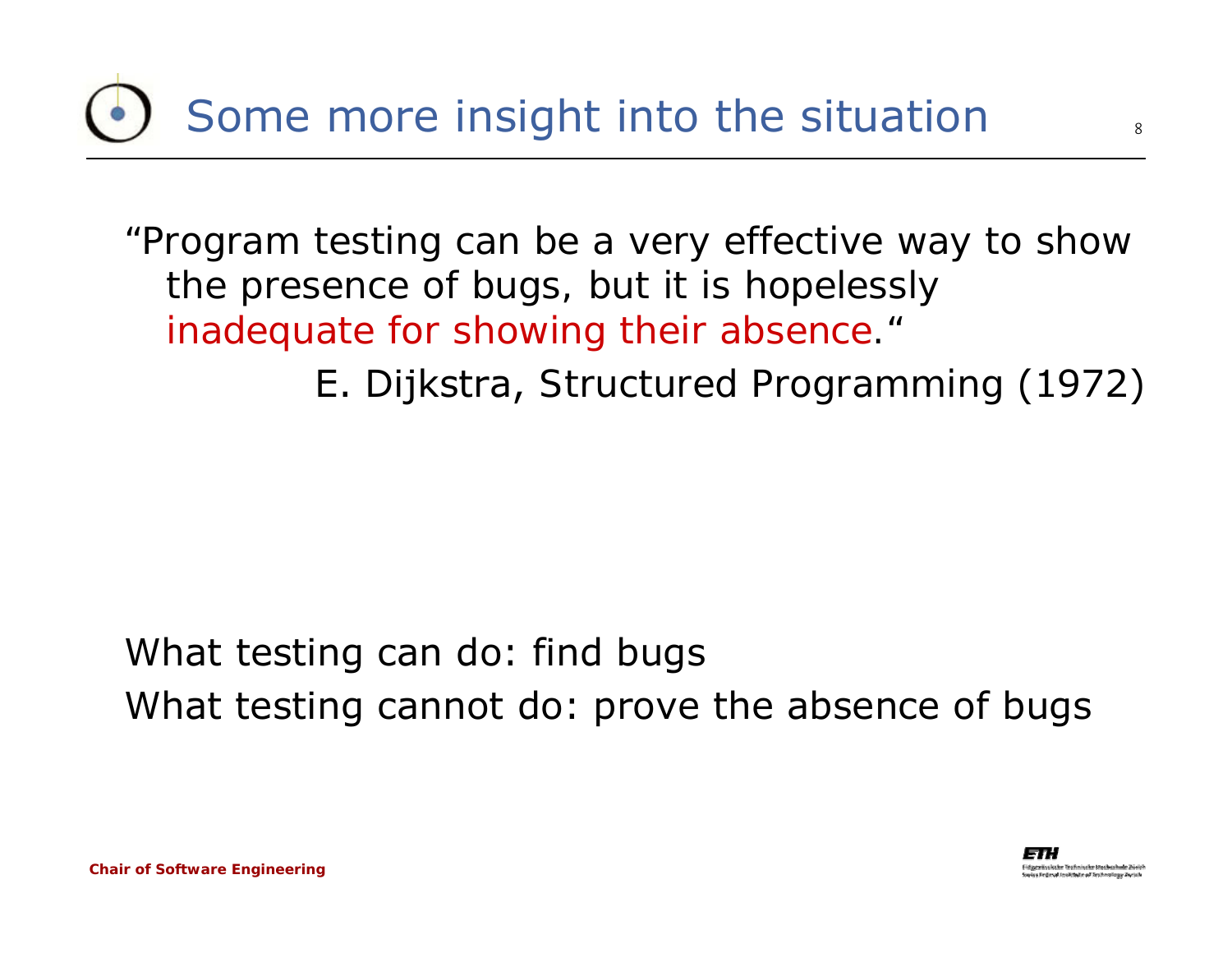

- Testing <sup>≠</sup> debugging
	- When testing uncovers an error, debugging is the process of removing that error
- Testing <sup>≠</sup> program proving
	- Formal correctness proofs are mathematical proofs of the equivalence between the specification and the program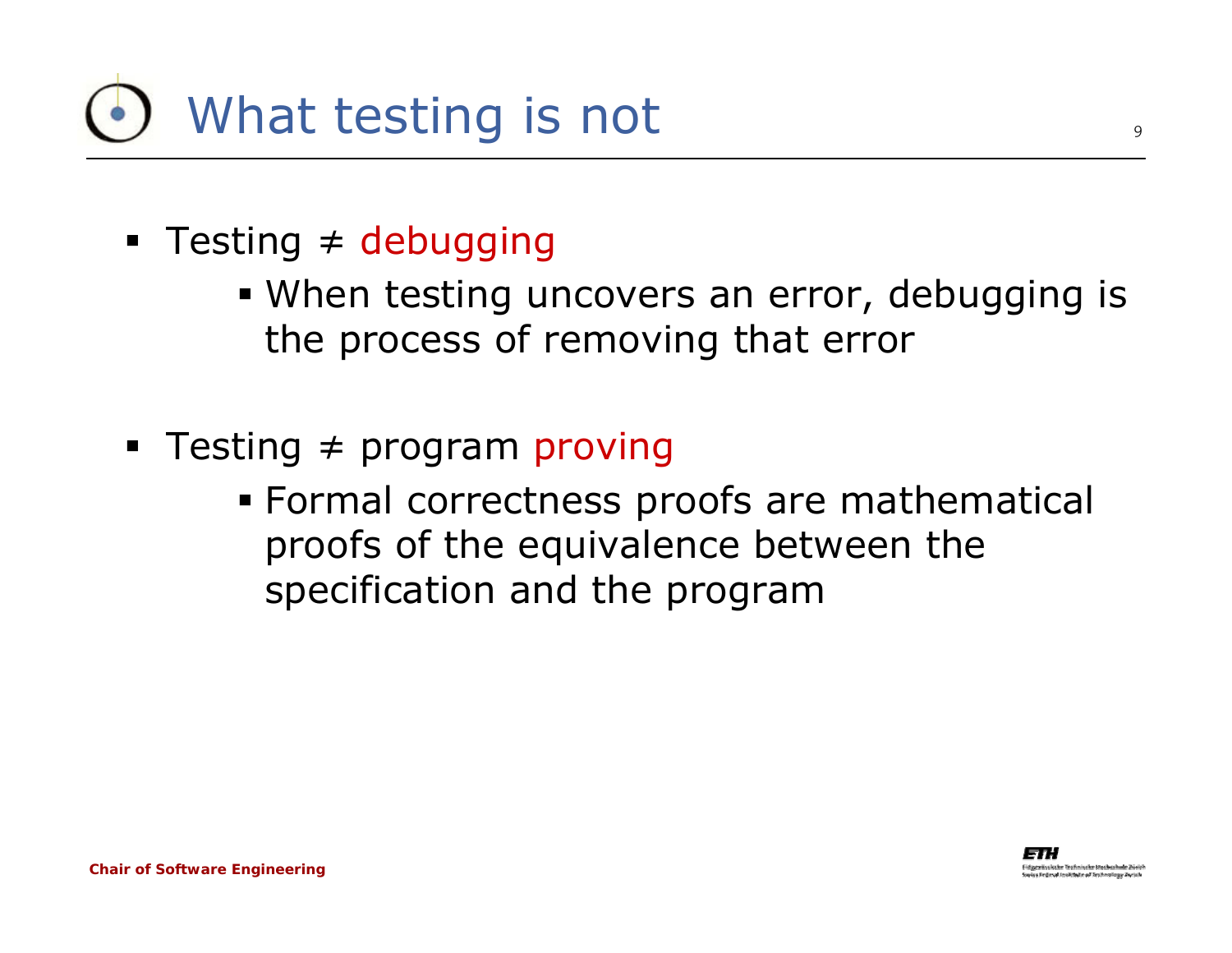### Common abbreviations

- **IUT** implementation under test
- MUT method under test
- OUT object under test
- CUT class/component under test
- SUT system under test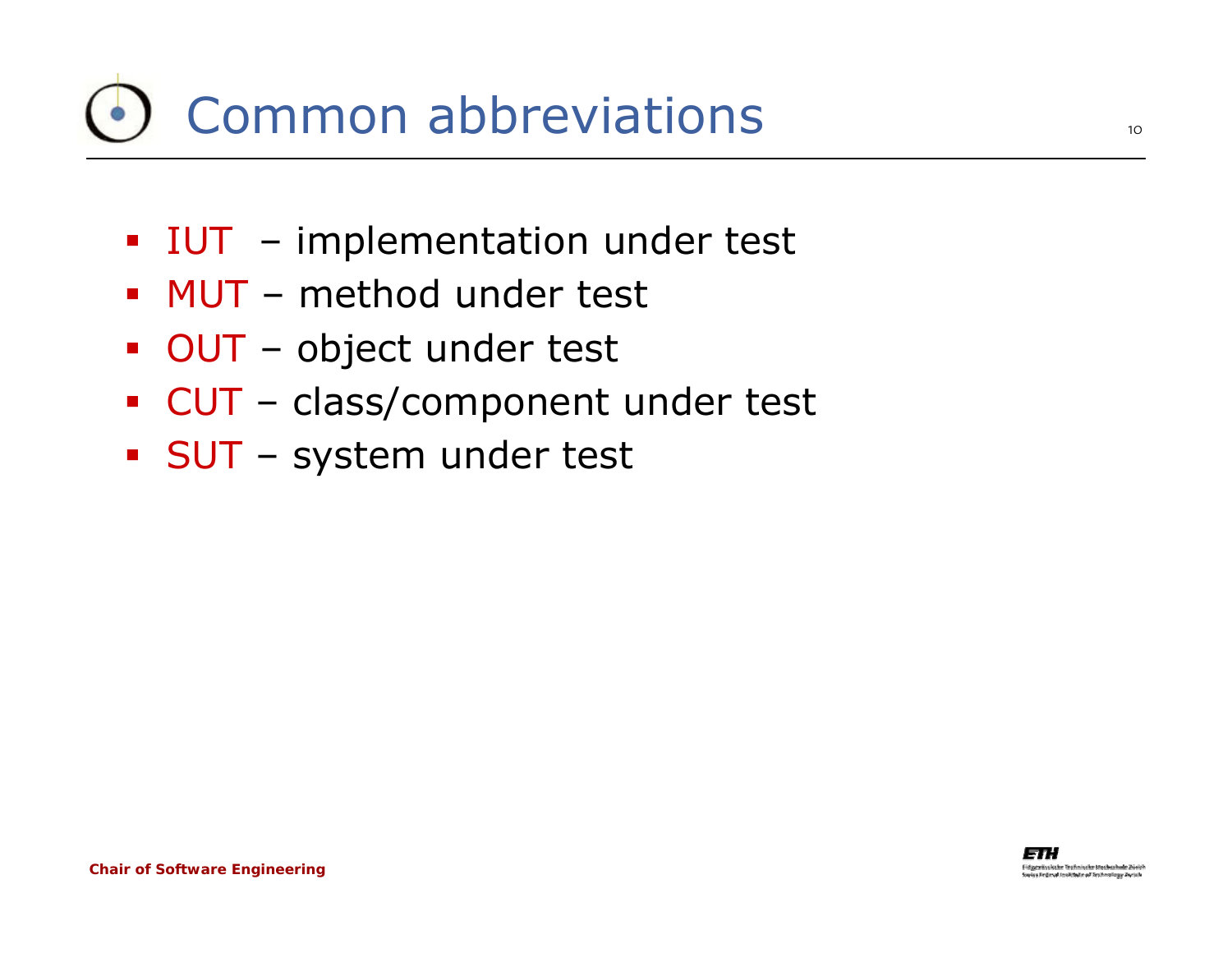### Bug-related terminology

- Failure –Failure – manifested inability of the IUT to perform a<br>required function; evidenced by:
	- **Example 1** Incorrect output
	- Abnormal termination
	- Unmet time or space constraints
- **Fault** incorrect or missing code
	- **Execution may result in a failure**
- **Error** human action that produces a software fault
- Bug error or fault

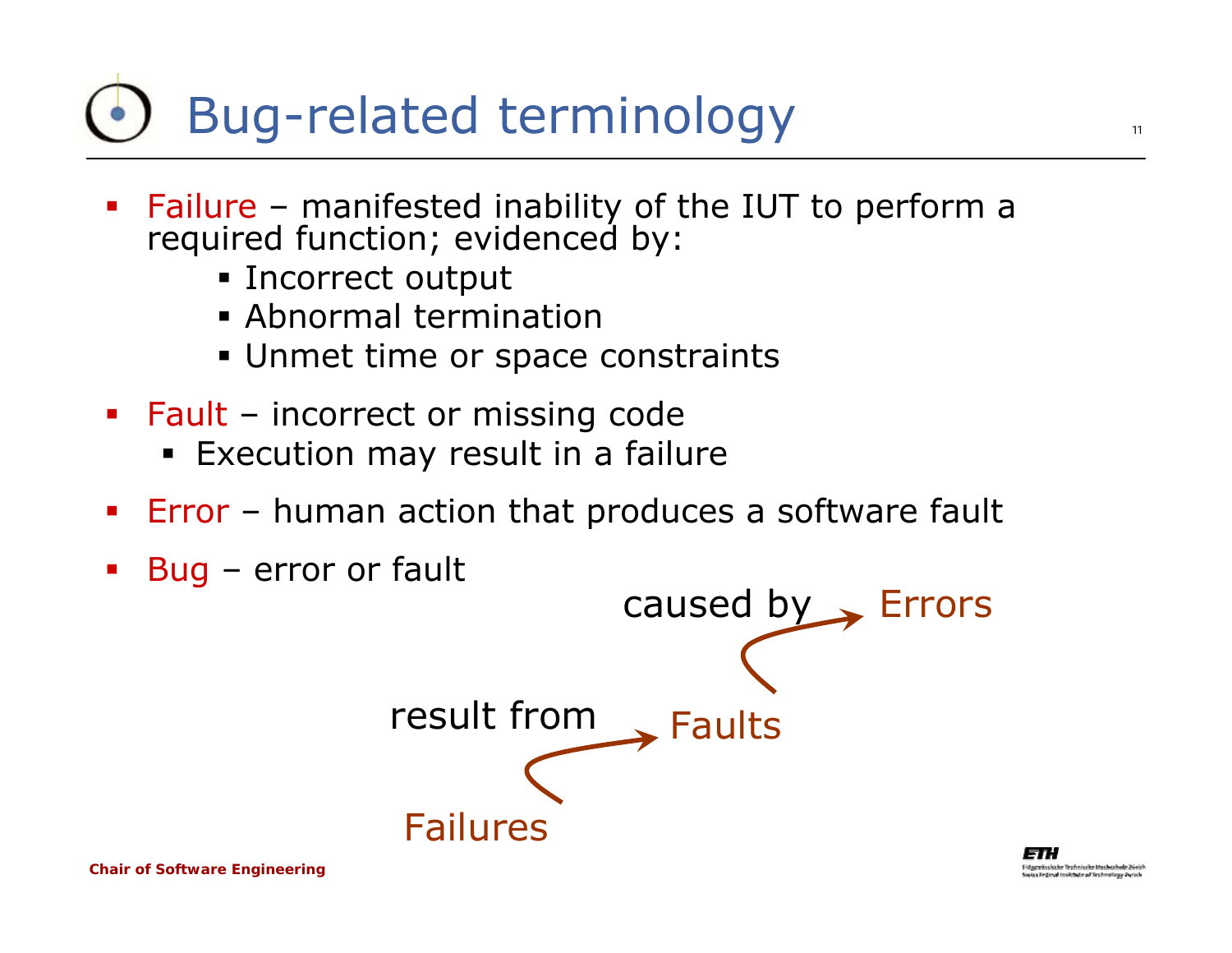# Hopper's bug

arban started  $1.2700$  $7.037547040$  $0.800$ 846995 consolo andan .  $7000$ stopped  $4.615725057(-1)$  $1300(036)MP$  $2.130476415$  $033$  $PRO$  2  $2.130676912$ conect failed special Ruas celon, (Sine check)  $\sum_{i=1}^{n}$  $l$ ap<  $0.512$  $5.23$ Relay #70 Panel F<br>Mothin Celay: 1545 being found.  $649$ 10this andanyed stad closed some  $1700$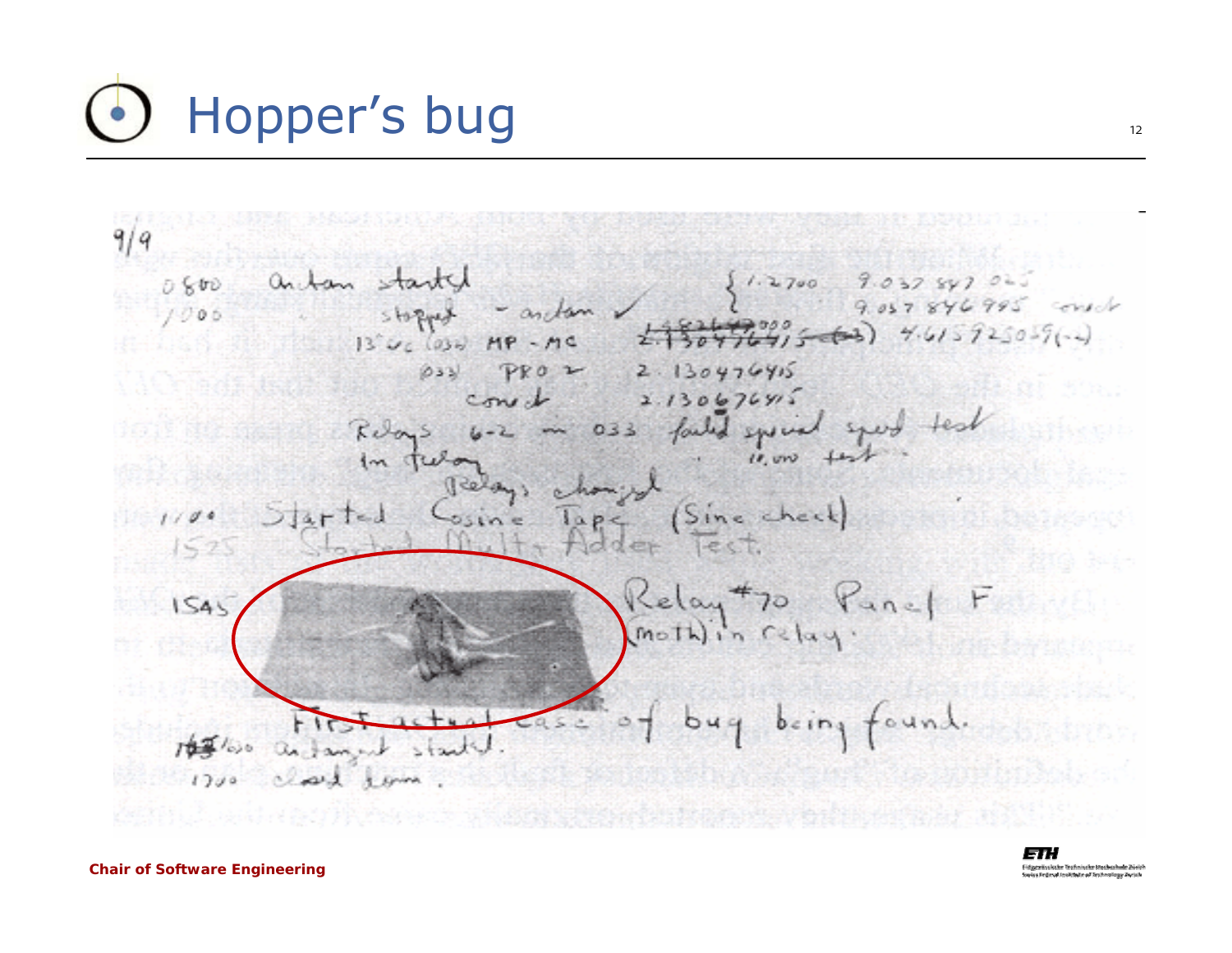### Dijkstra's criticism of the word "bug"

We could, for instance, begin with cleaning up our language by no longer calling a bug "a bug" but by calling it an error. It is much more honest because it squarely puts the blame where it belongs, with the programmer who made the error. The animistic metaphor of the bug that maliciously sneaked in while the programmer was not looking is intellectually dishonest as it is a disguise that the error is the programmer's own creation. The nice thing about this simple change of vocabulary is that it has such a profound effect. While, before, a program with only one bug used to be "almost correct", afterwards a program with an error is just "wrong"...

E. Dijkstra, *On the cruelty of really teaching computer science* (December 1989)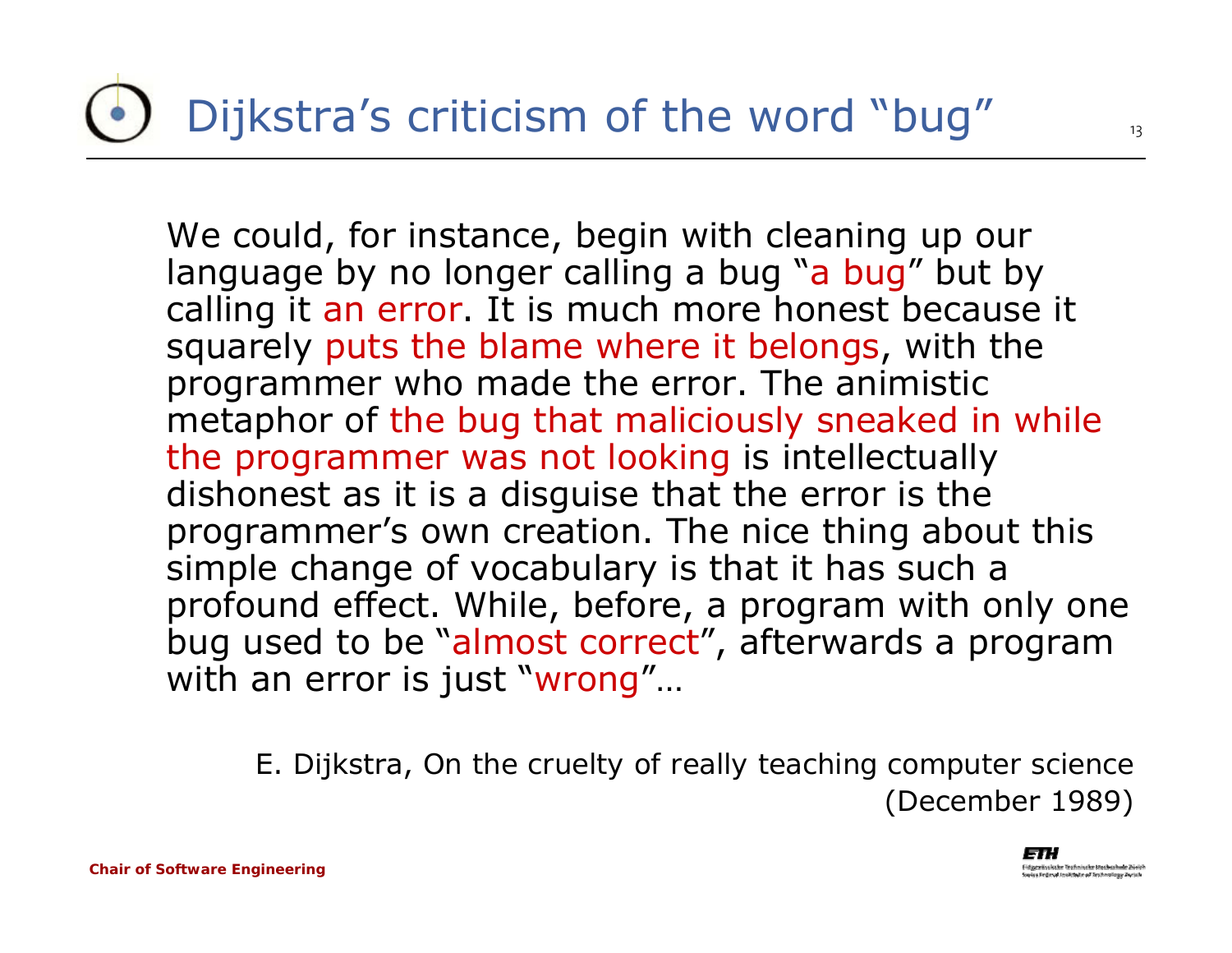# Testing scope

- Unit test typically a relatively small executable
- Integration test a complete system or subsystem of software and hardware units
	- Exercises interfaces between units to demonstrate that they are collectively operable
- System test a complete integrated application
	- **Focuses on characteristics that are present only** at the level of the entire system
	- Categories: functional, performance, stress or load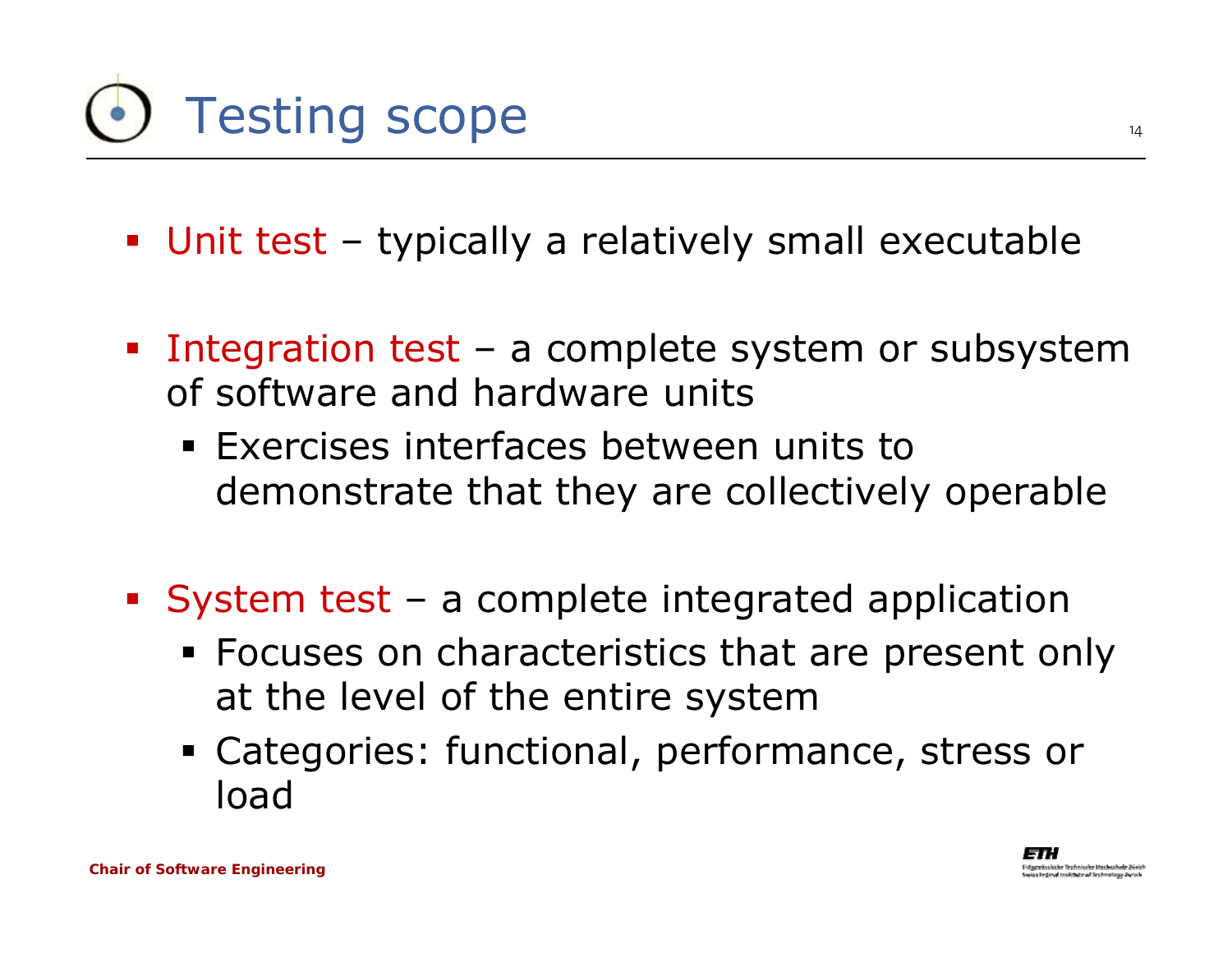

- Fault-directed testing reveal faults through failures
	- Unit and integration testing
- Conformance-directed testing to demonstrate conformance to required capabilities
	- **System testing**
- Acceptance testing enable a user/customer to decide whether to accept a software product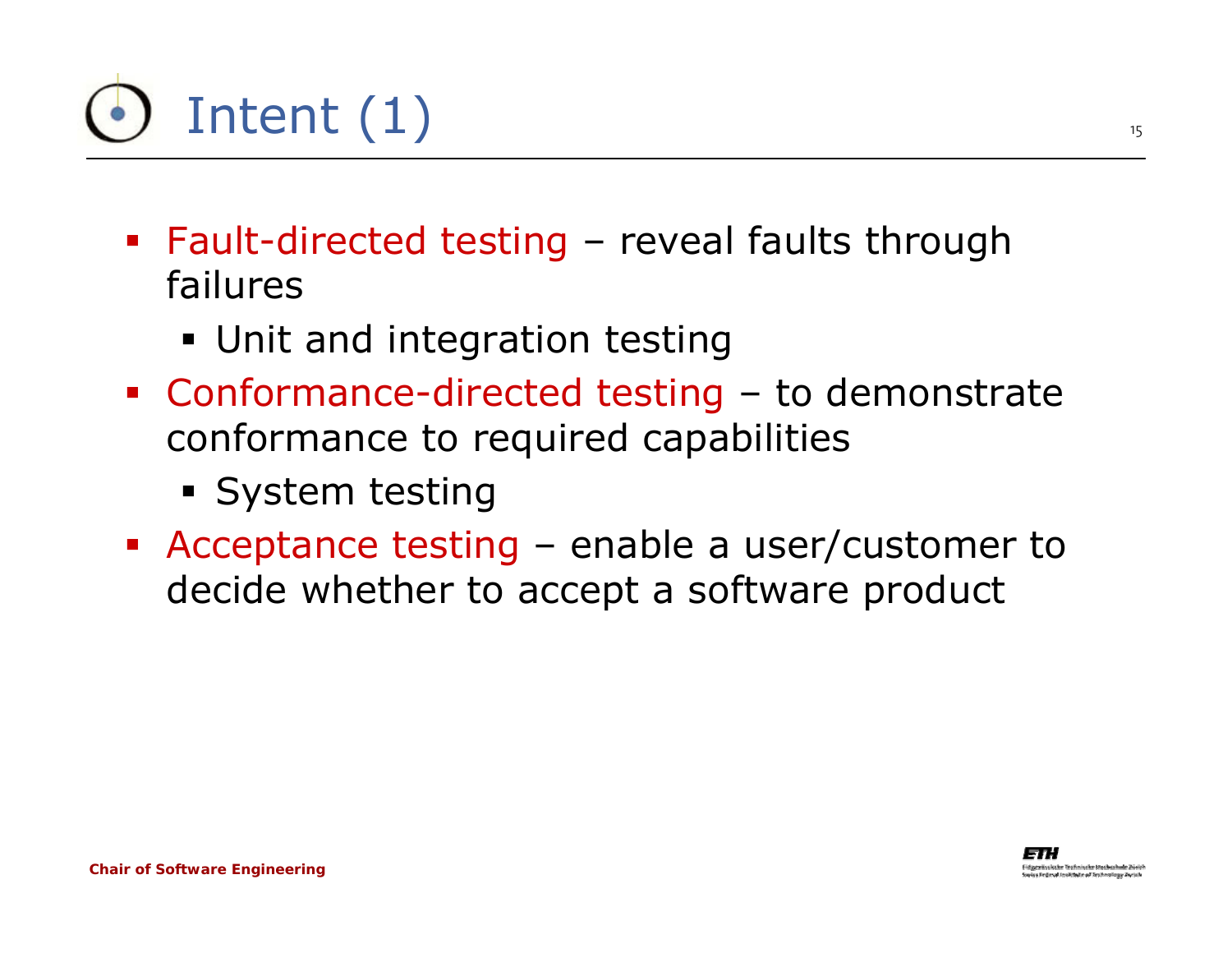

- Regression testing retesting a previously tested program following modification to ensure that faults have not been introduced or uncovered as a result of the changes made
- Mutation testing purposely introducing faults in the software in order to estimate the quality of the tests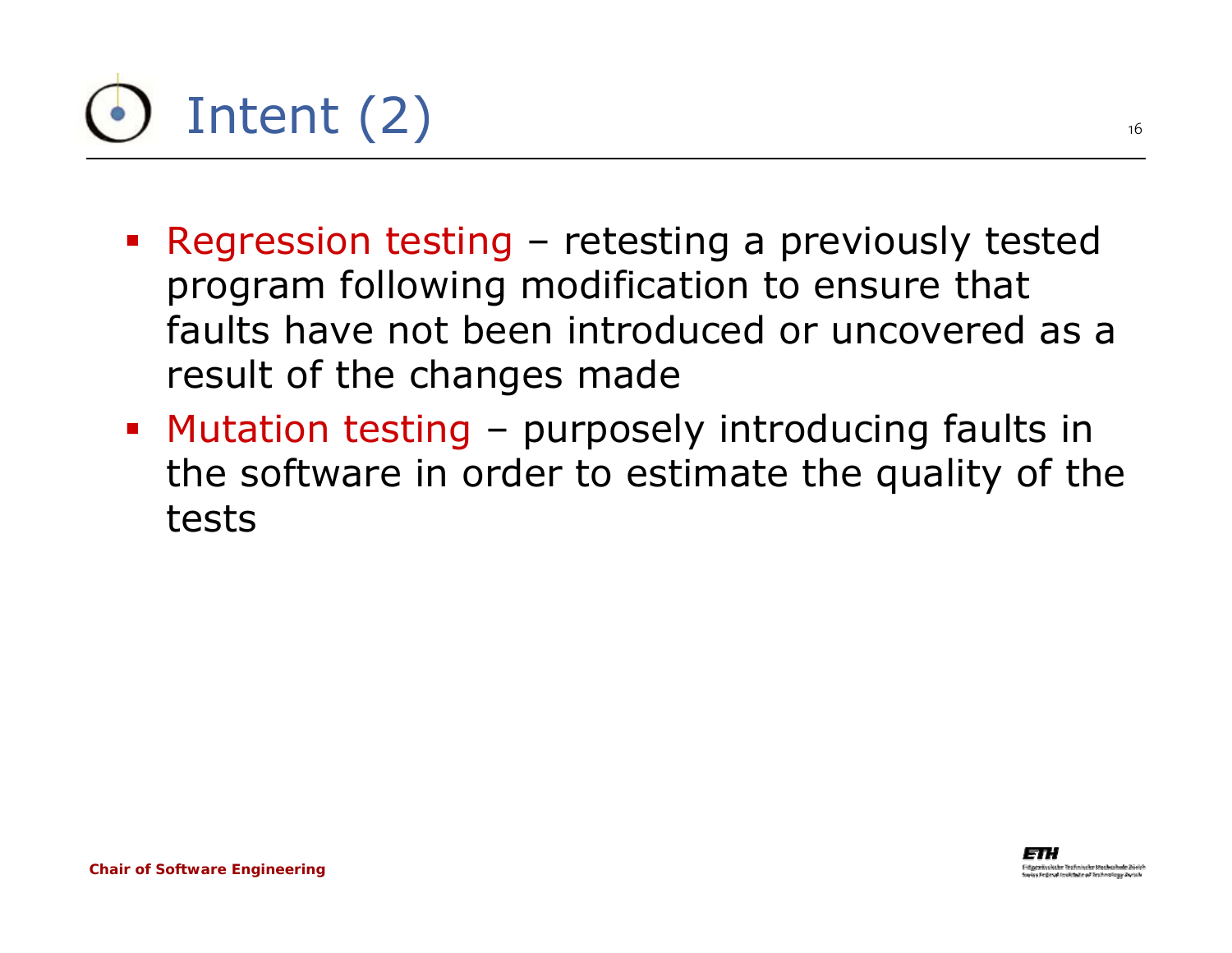### Components of a test

- **Test case specifies:** 
	- **The state of the IUT and its environment before** test execution
	- **The test inputs**
	- **The expected result**
- Expected results what the IUT should produce:
	- **Returned values**
	- Messages
	- $\blacksquare$  Exceptions
	- Resultant state of the IUT and its environment
- Oracle produces the results expected for a test case
	- Can also make a pass/no pass evaluation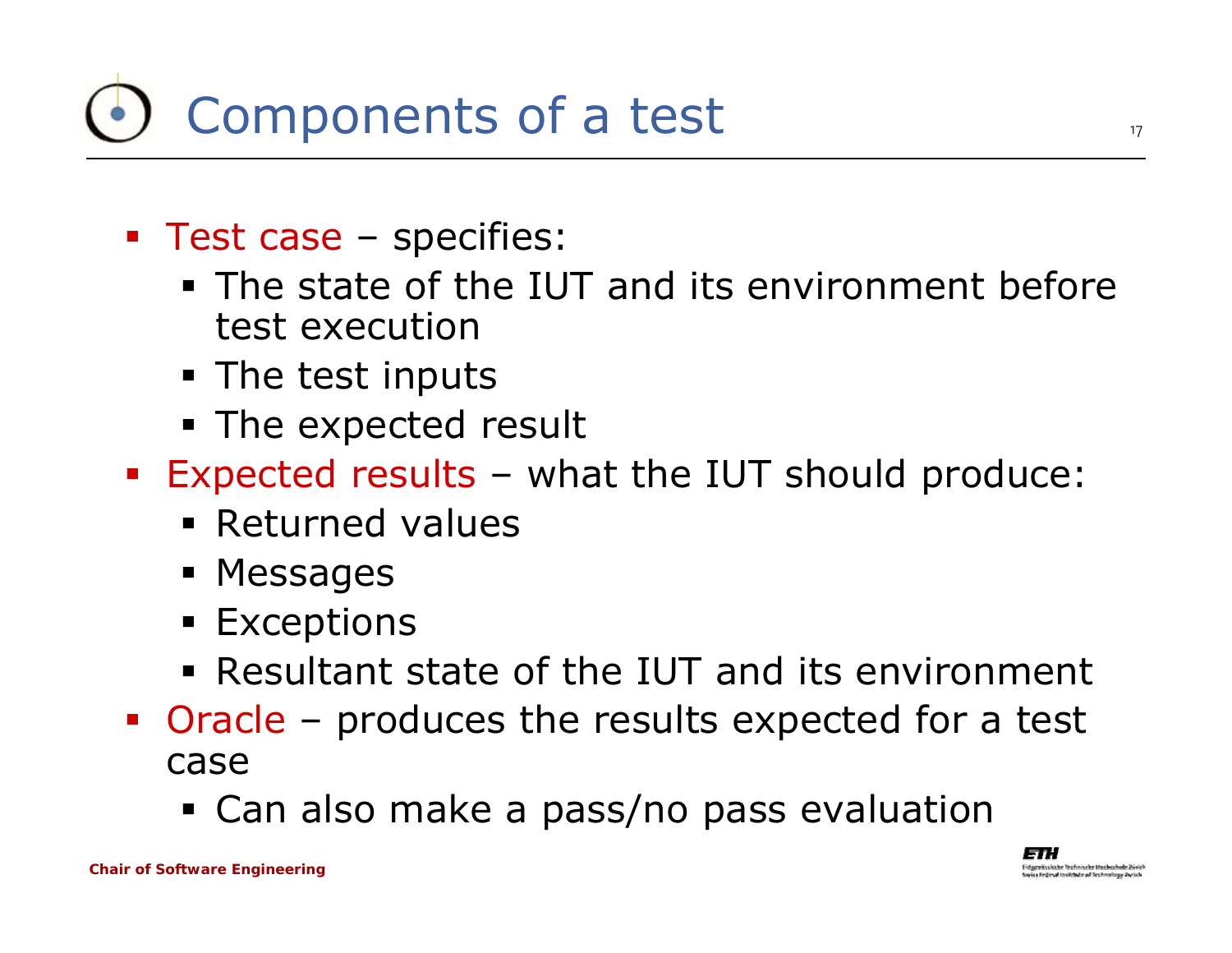## Test execution

- Test suite collection of test cases
- **Test driver class or utility program that applies** test cases to an IUT
- **Stub** partial, temporary implementation of a component
	- **May serve as a placeholder for an incomplete** component or implement testing support code
- **Test harness a system of test drivers and other** tools to support test execution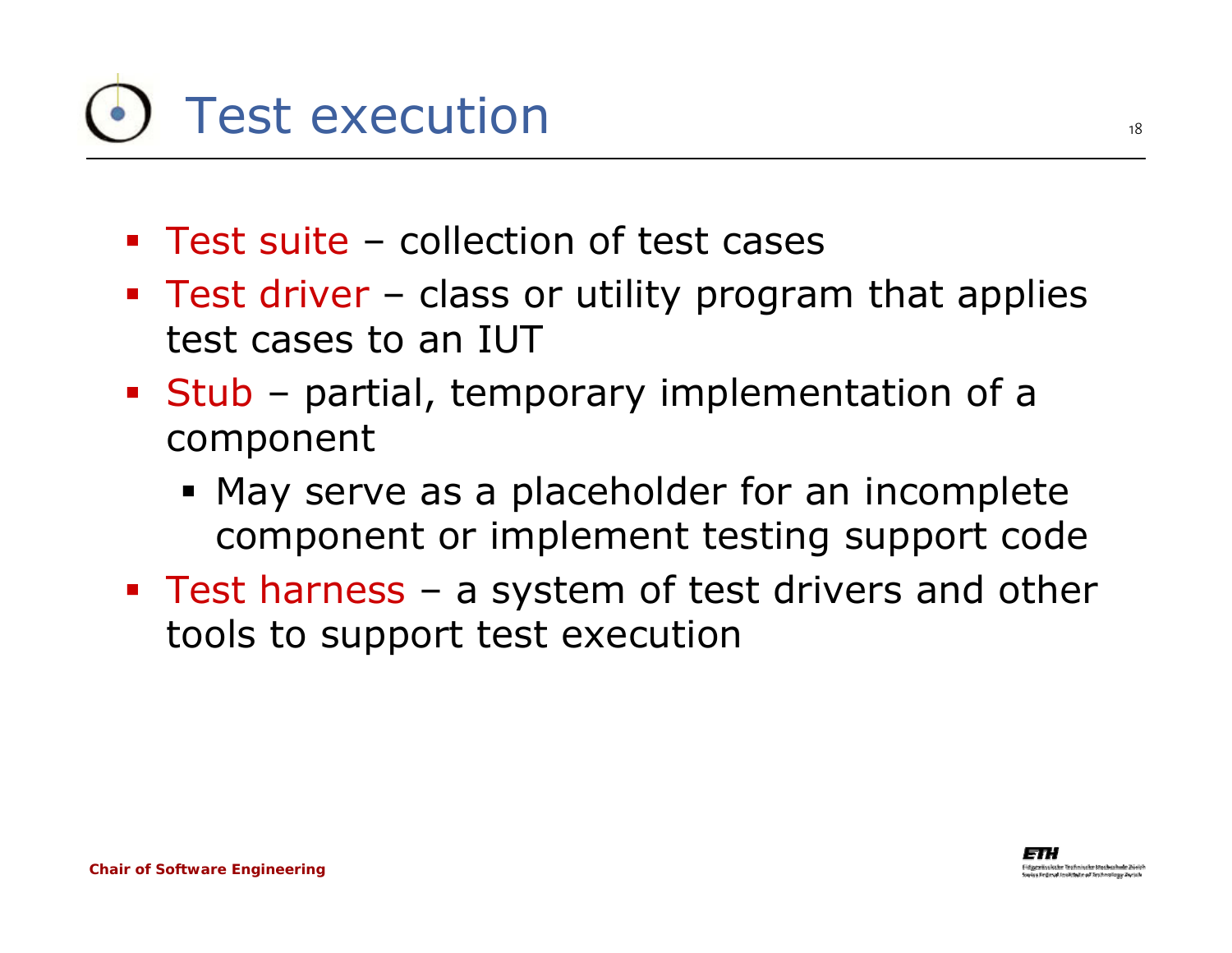

- Partition divides the input space into groups which hopefully have the property that any value in the group will produce a failure if a bug exists in the code related to that partition
- $\blacksquare$  Examples of partition testing:
	- Equivalence class a set of input values so that if any value in the set is processed correctly (incorrectly) then any other value in the set will be processed correctly (incorrectly)
	- **Boundary value analysis**
	- **Special values testing**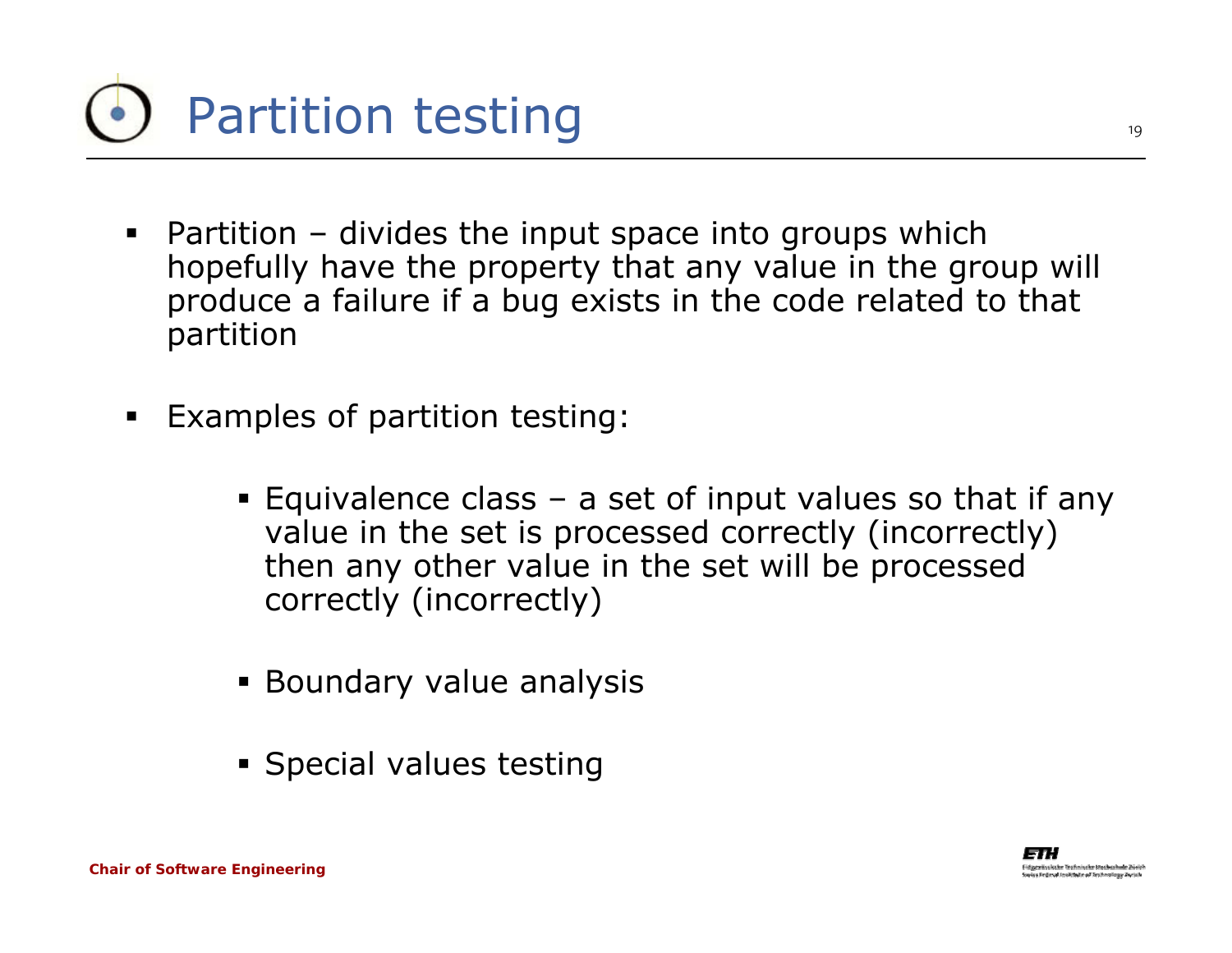

**Each Choice (EC): A value from each set for each** input parameter must be used in at least one test case.

 All Combinations (AC): A value from each set for each input parameter must be used with a value from every set for every other input parameter.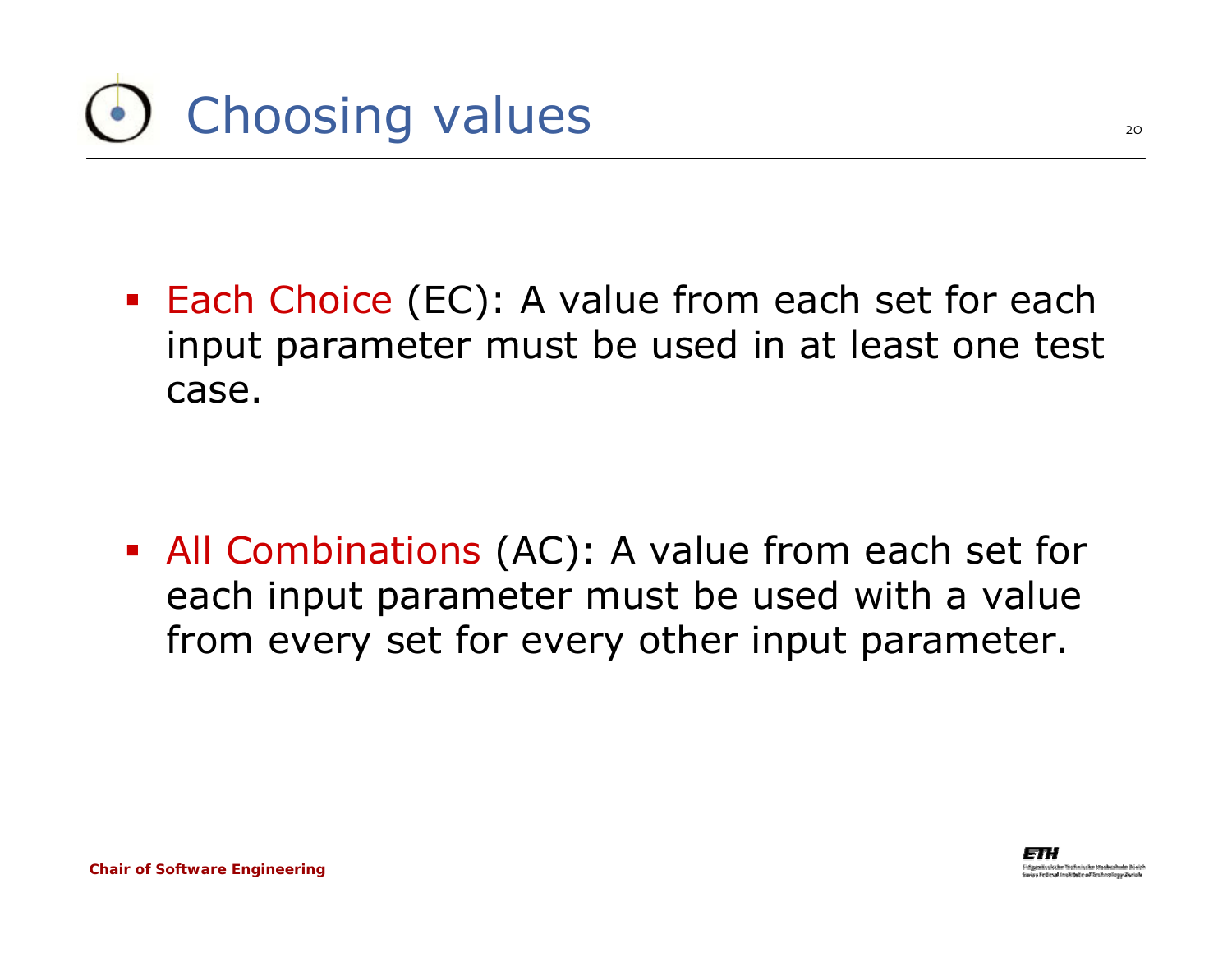- **Applicable to all levels of testing unit, class,** integration, system, etc.
- Divides the input space of the program into partitions, based on the specification and/or on the implementation
- **It's probably what you're doing unconsciously** anyway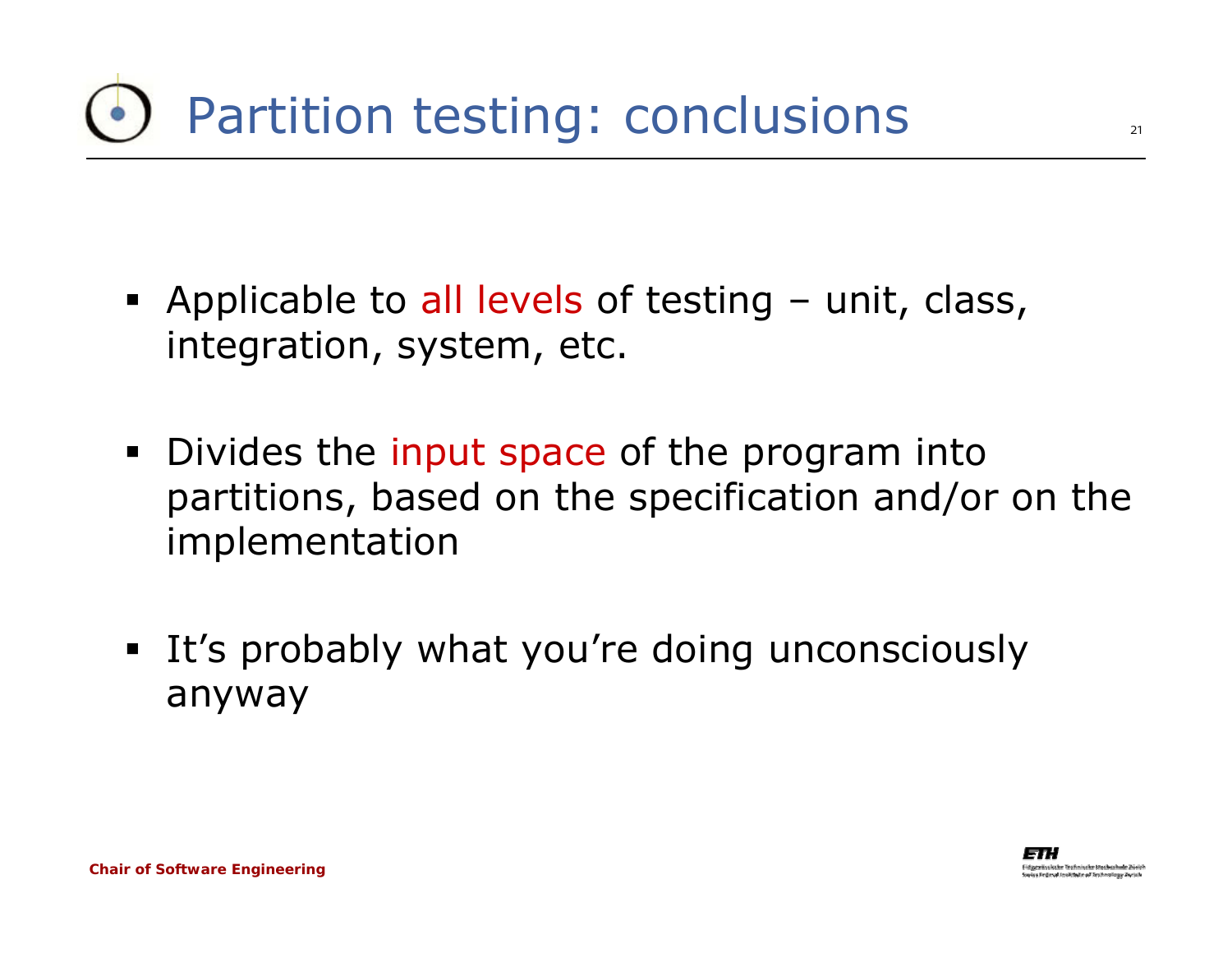| <b>Black box testing</b>                         | White box testing                                                            |
|--------------------------------------------------|------------------------------------------------------------------------------|
| Uses no knowledge of the<br>internals of the SUT | Uses knowledge of the internal<br>structure and implementation<br>of the SUT |
| Also known as responsibility-                    | Also known as implementation-                                                |
| based testing and functional                     | based testing or structural                                                  |
| testing                                          | testing                                                                      |
| Goal: to test how well the SUT                   | Goal: to test that all paths in                                              |
| conforms to its requirements                     | the code run correctly                                                       |
| (Cover all the requirements)                     | (Cover all the code)                                                         |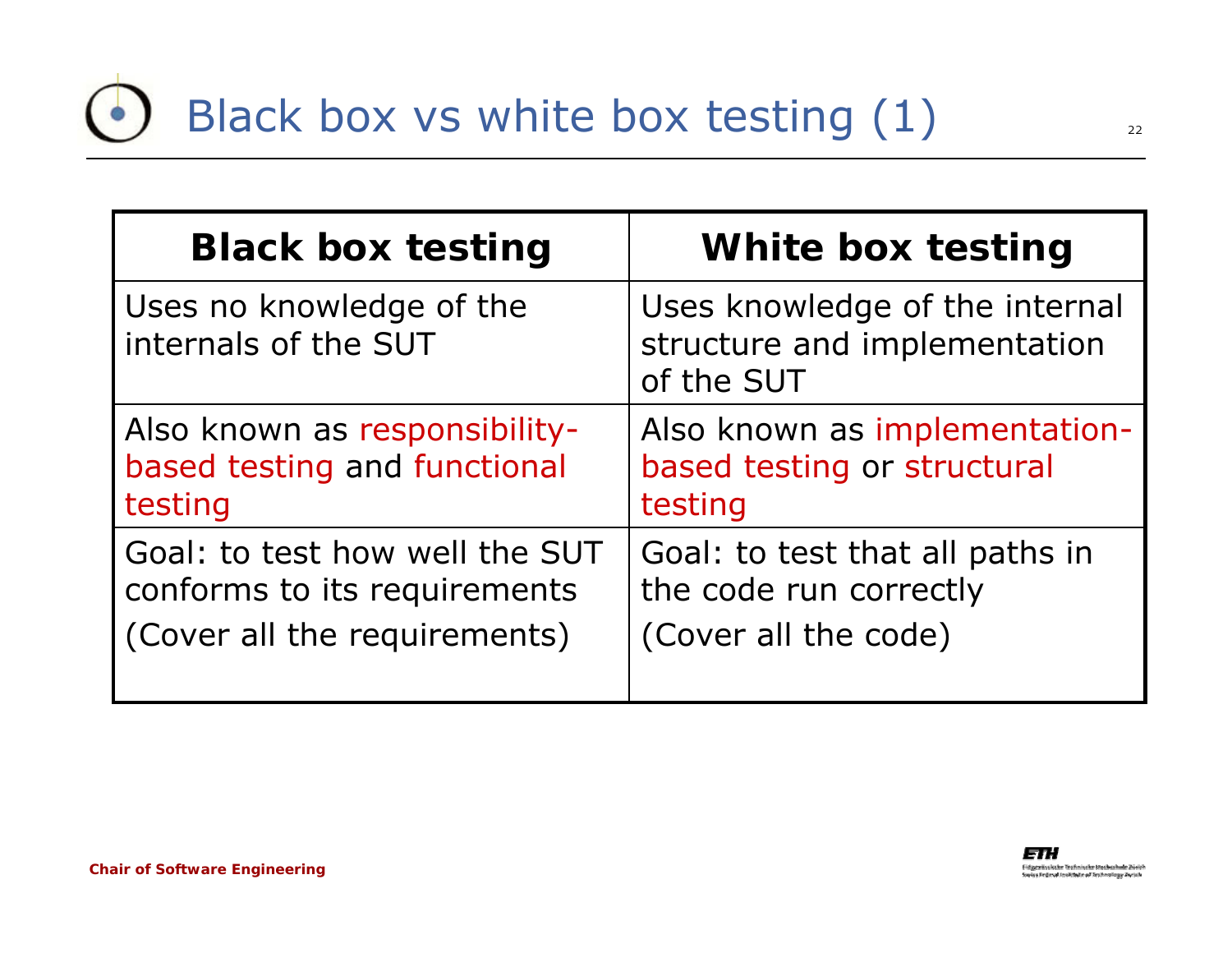| <b>Black box testing</b>                                        | White box testing                                      |
|-----------------------------------------------------------------|--------------------------------------------------------|
| Uses no knowledge of the<br>program except its<br>specification | Relies on source code analysis<br>to design test cases |
| Typically used in integration<br>and system testing             | Typically used in unit testing                         |
| Can also be done by user                                        | Typically done by programmer                           |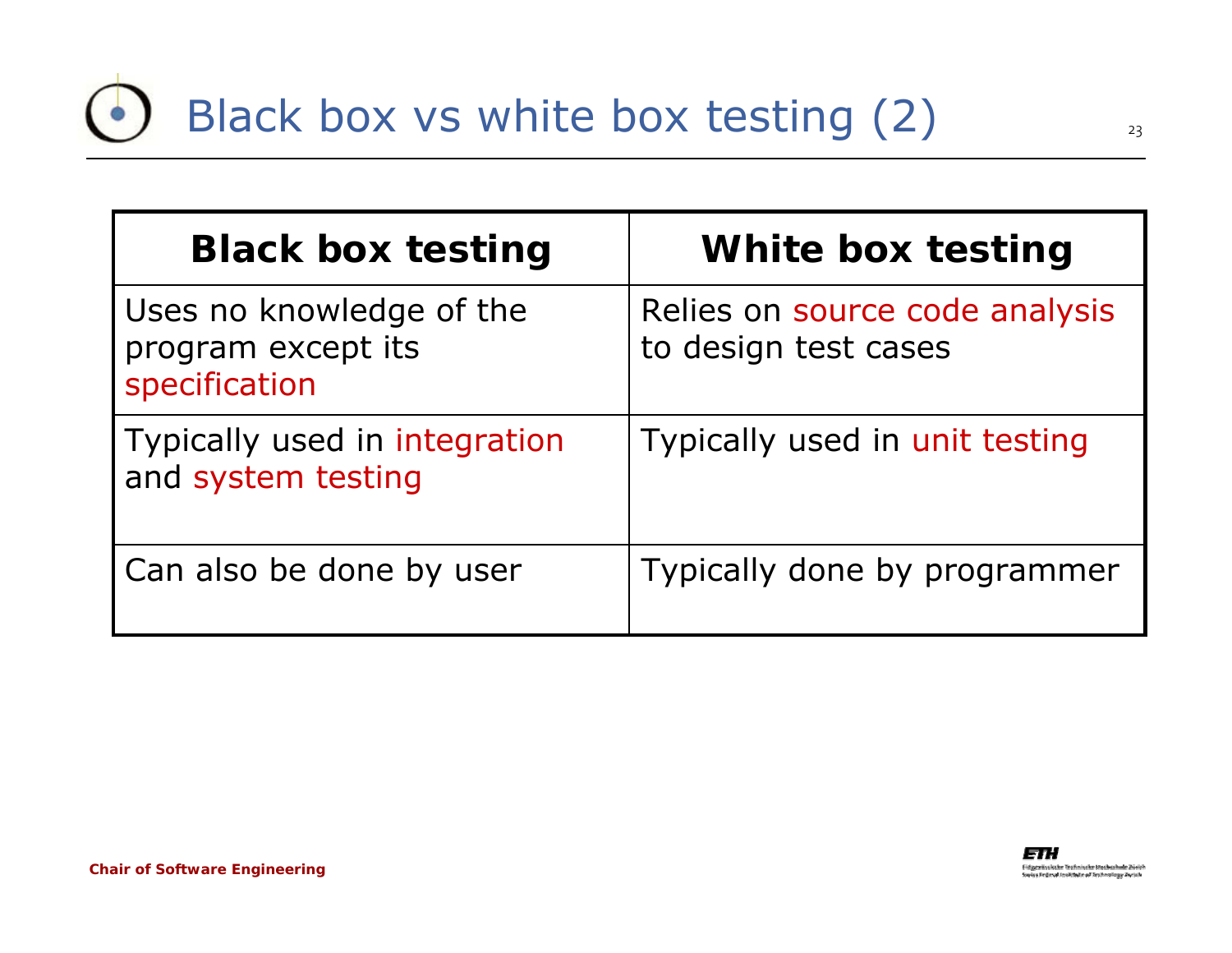

- $\blacksquare$ Allows you to look inside the box
- Some people prefer "glass box" or "clear box" testing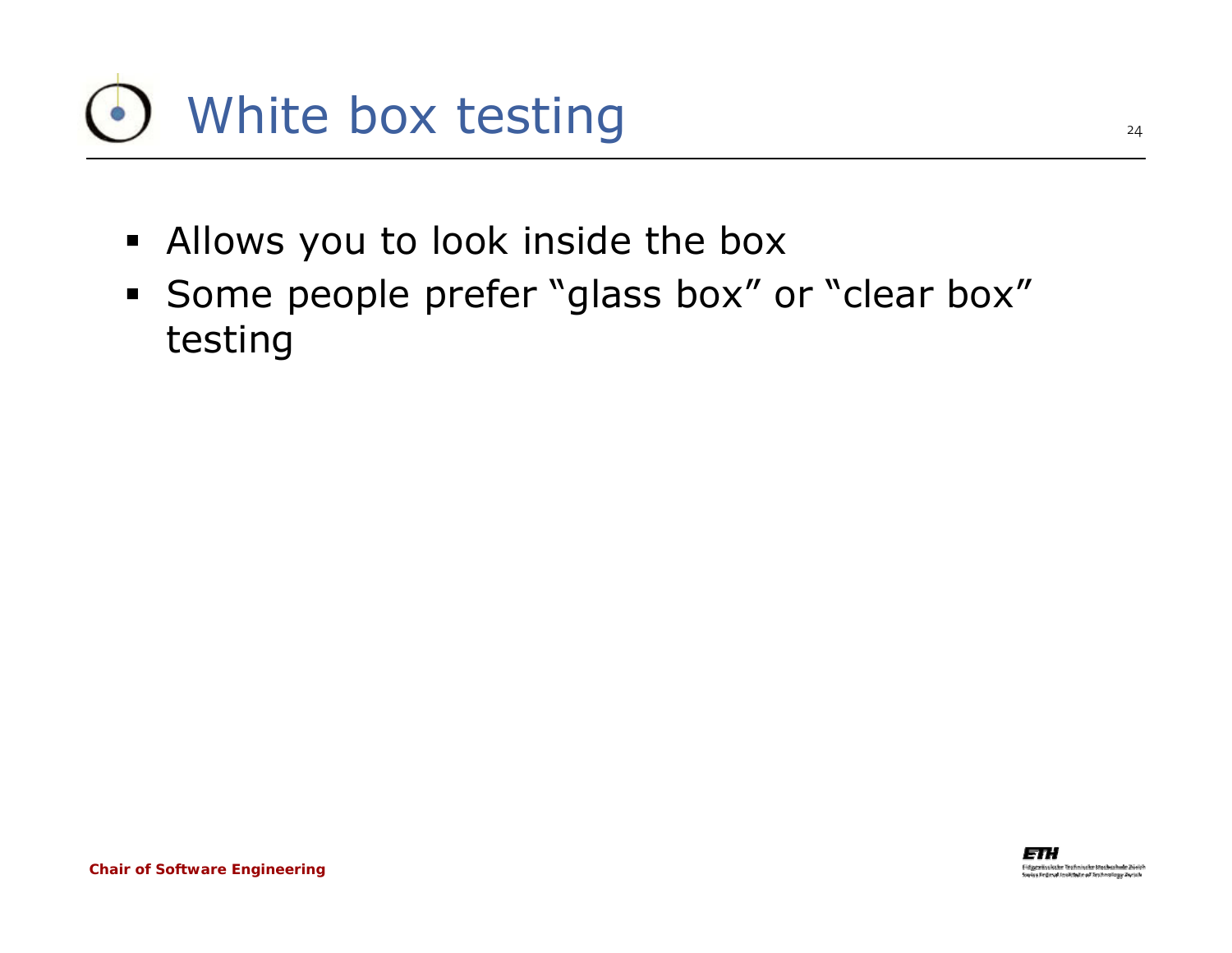### Measures of test quality

- Code coverage
- $\blacksquare$ Data coverage
- **Specification coverage**
- **•** Mutation testing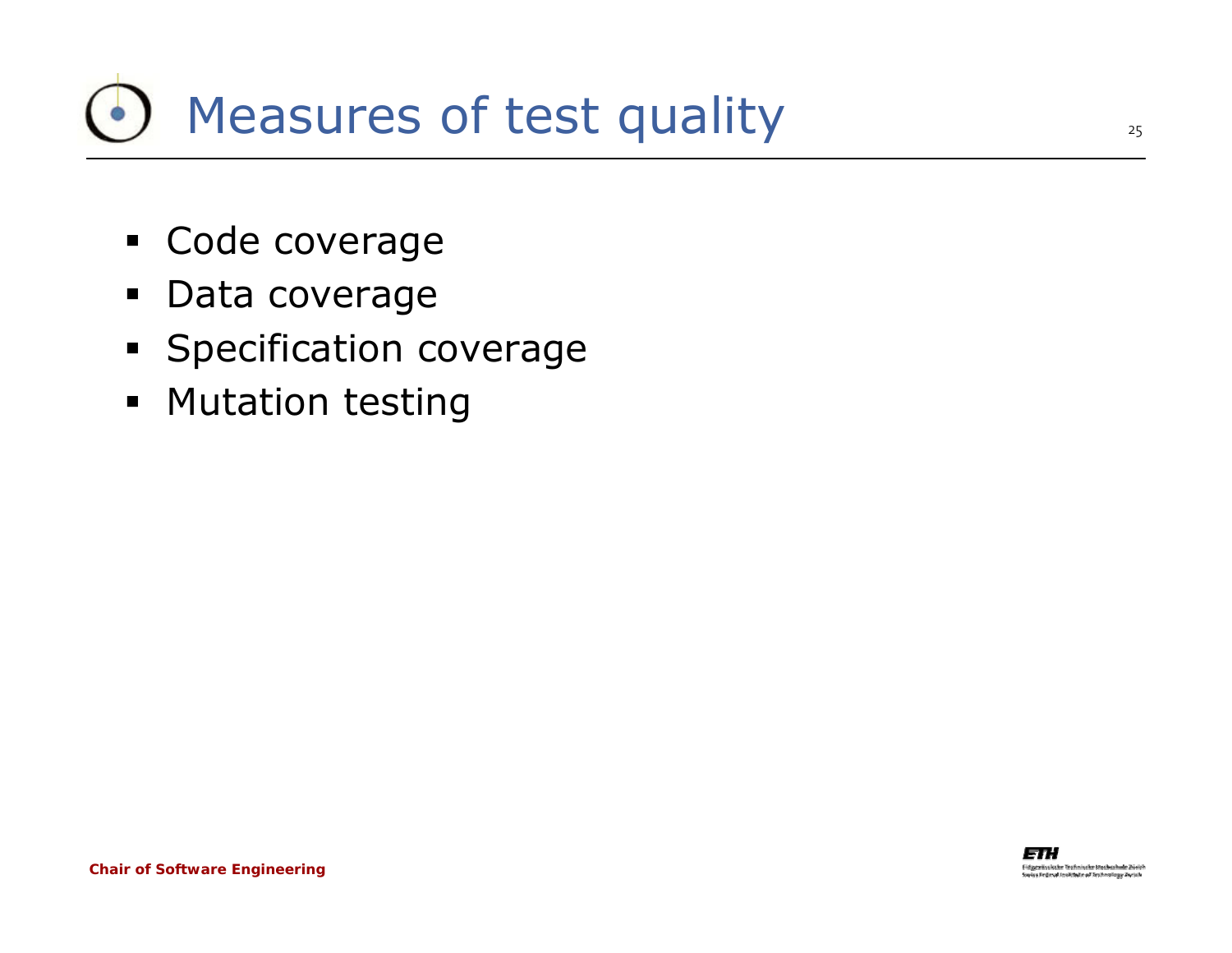

- **General notion expressing a percentage of 4** elements (defined by a test strategy) exercised by a test suite
- A certain coverage measure is achieved by a test suite if 100% of the required elements have been exercised
	- e.g.: "*This test suite achieves statement coverage for method m*"

⇒ every statement in method m is executed by at least one test case in the test suite

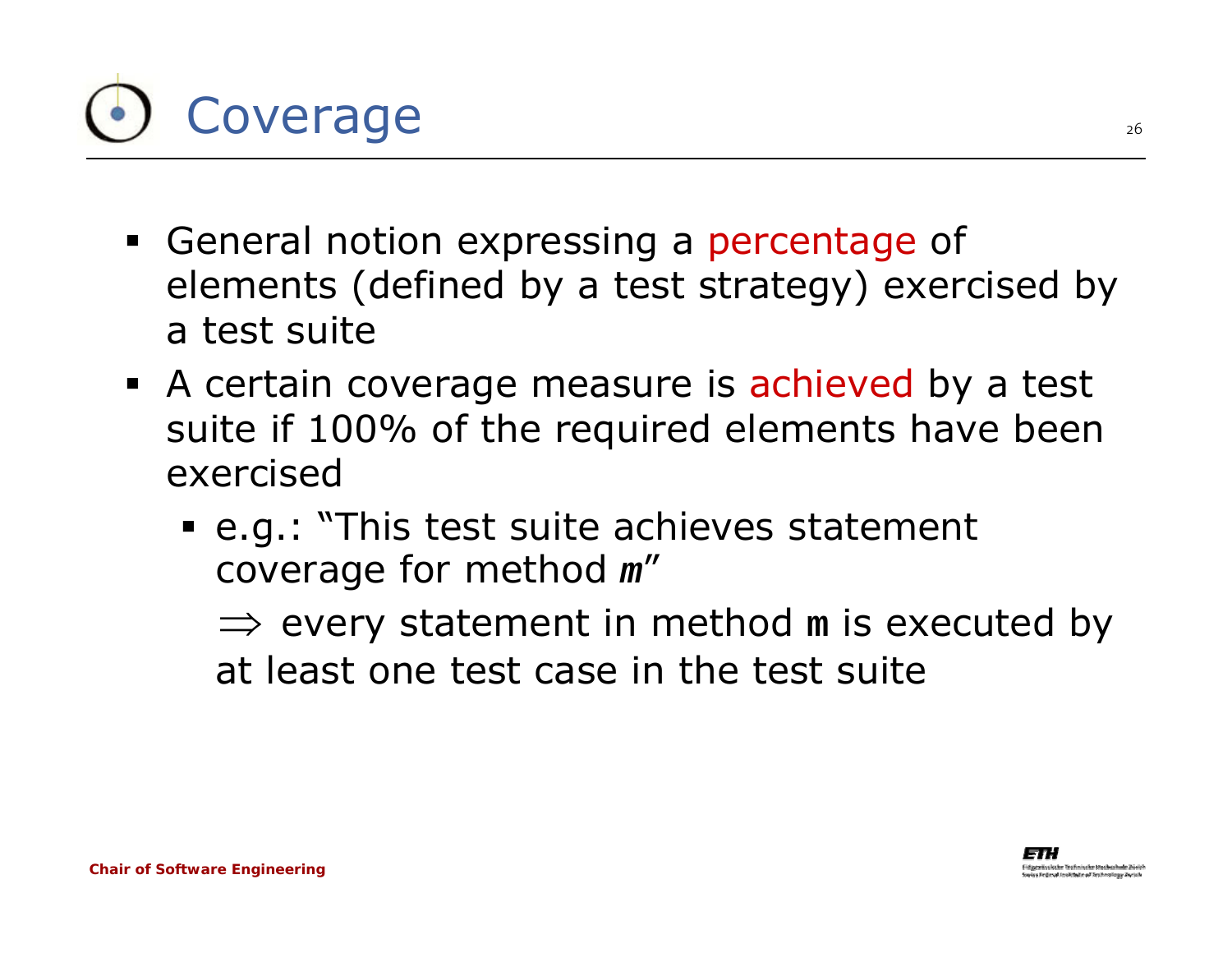

- Code coverage how much of your code is exercised by your tests
- Code coverage analysis = the process of:
	- Computing a measure of coverage (which is a measure of test suite quality)
	- **Finding sections of code not exercised by test** cases
	- **Creating additional test cases to increase** coverage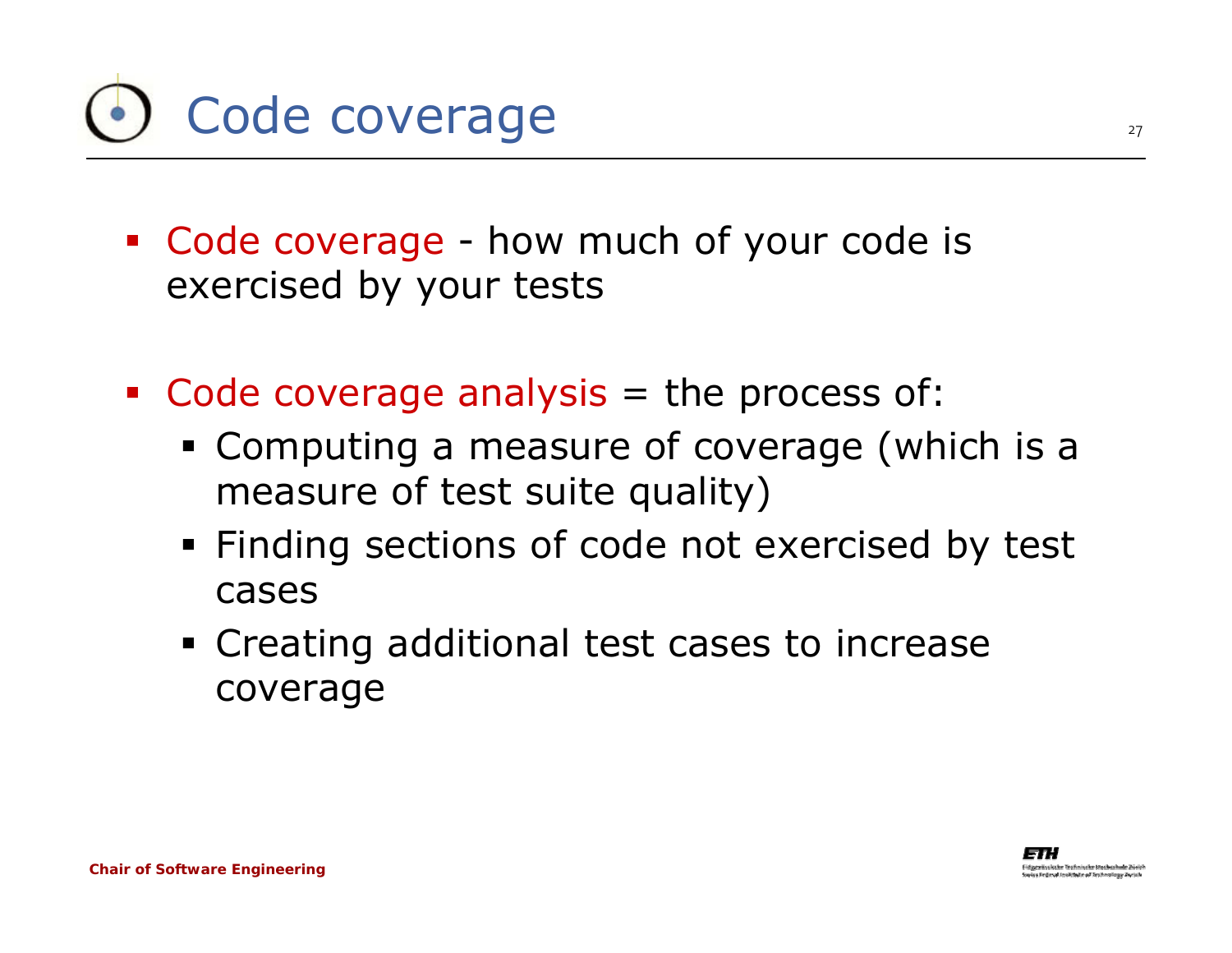### Code coverage analyzer

- $\blacksquare$  . Tool that automatically computes the coverage achieved by a test suite
- $\blacksquare$  Steps involved:
	- 1. Source code is instrumented by inserting trace statements.
	- 2. When the instrumented code is run, the trace statements produce a trace file.
	- 3. The analyzer parses the trace file and produces a coverage report ([example](http://www.cenqua.com/clover/eg/jboss/report/)).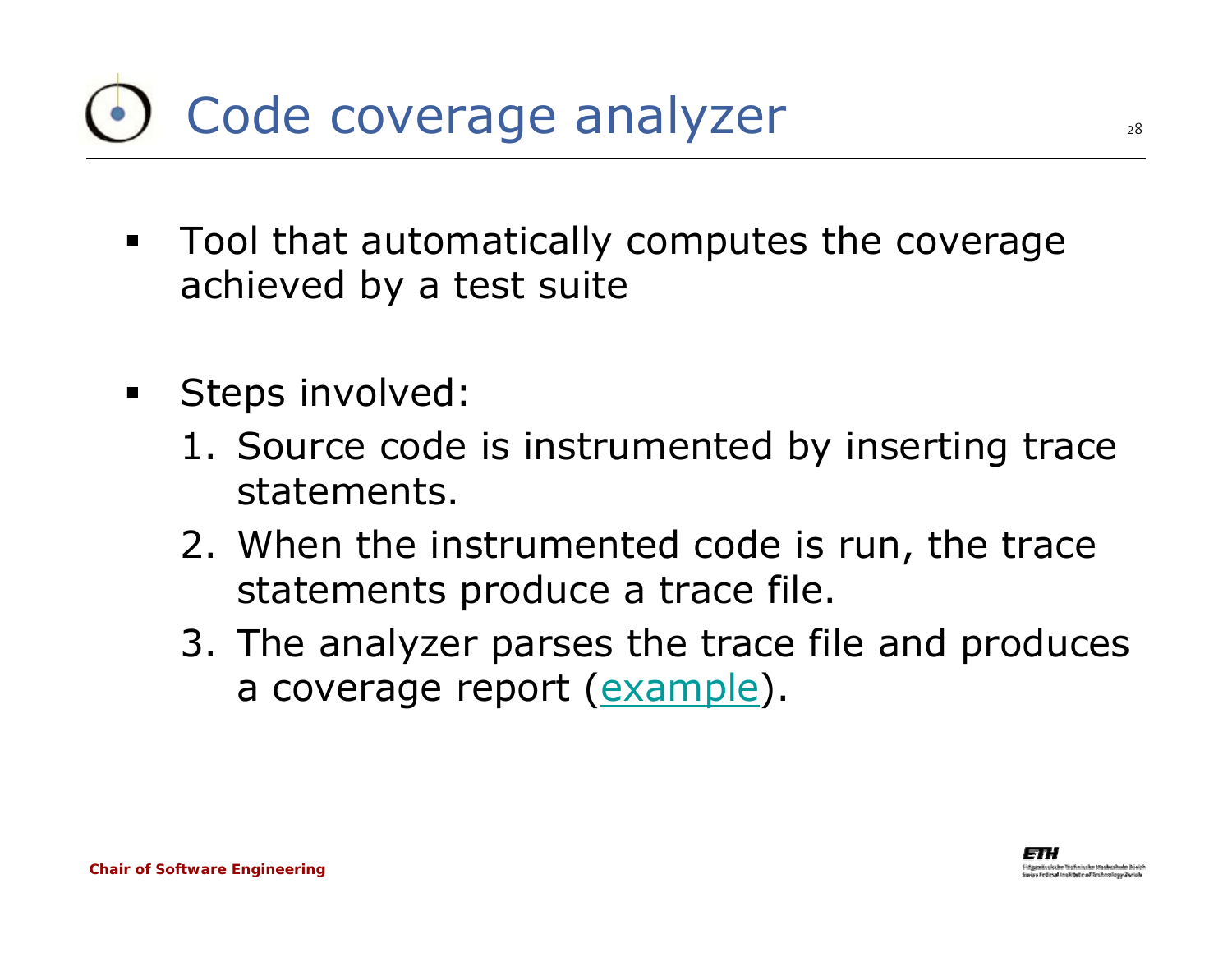### Basic measures of code coverage

- Statement coverage reports whether each executable statement is encountered
	- Disadvantage: insensitive to some control structures
- Decision coverage reports whether boolean expressions tested in control structures evaluate to both true and false
	- Also known as branch coverage
- Condition coverage reports whether each boolean subexpression (separated by logical-and or logical-or) evaluates to both true and false
- Path coverage reports whether each of the possible paths in each function has been tested
	- Path = unique sequence of branches from the function entry to the exit point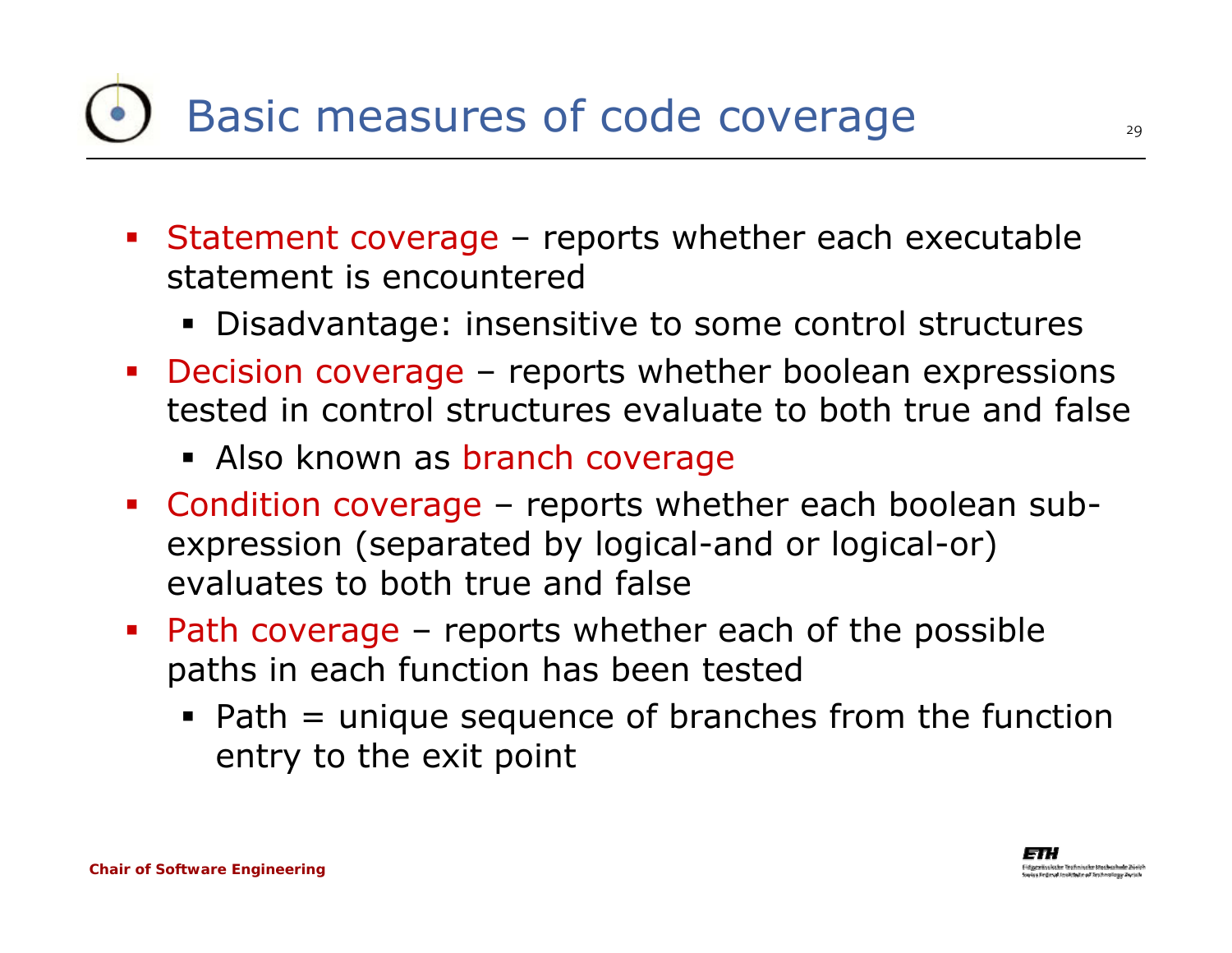

- **Idea: make small changes to the program source** code (so that the modified versions still compile) and see if your test cases fail for the modified versions
- Purpose: estimate the quality of your test suite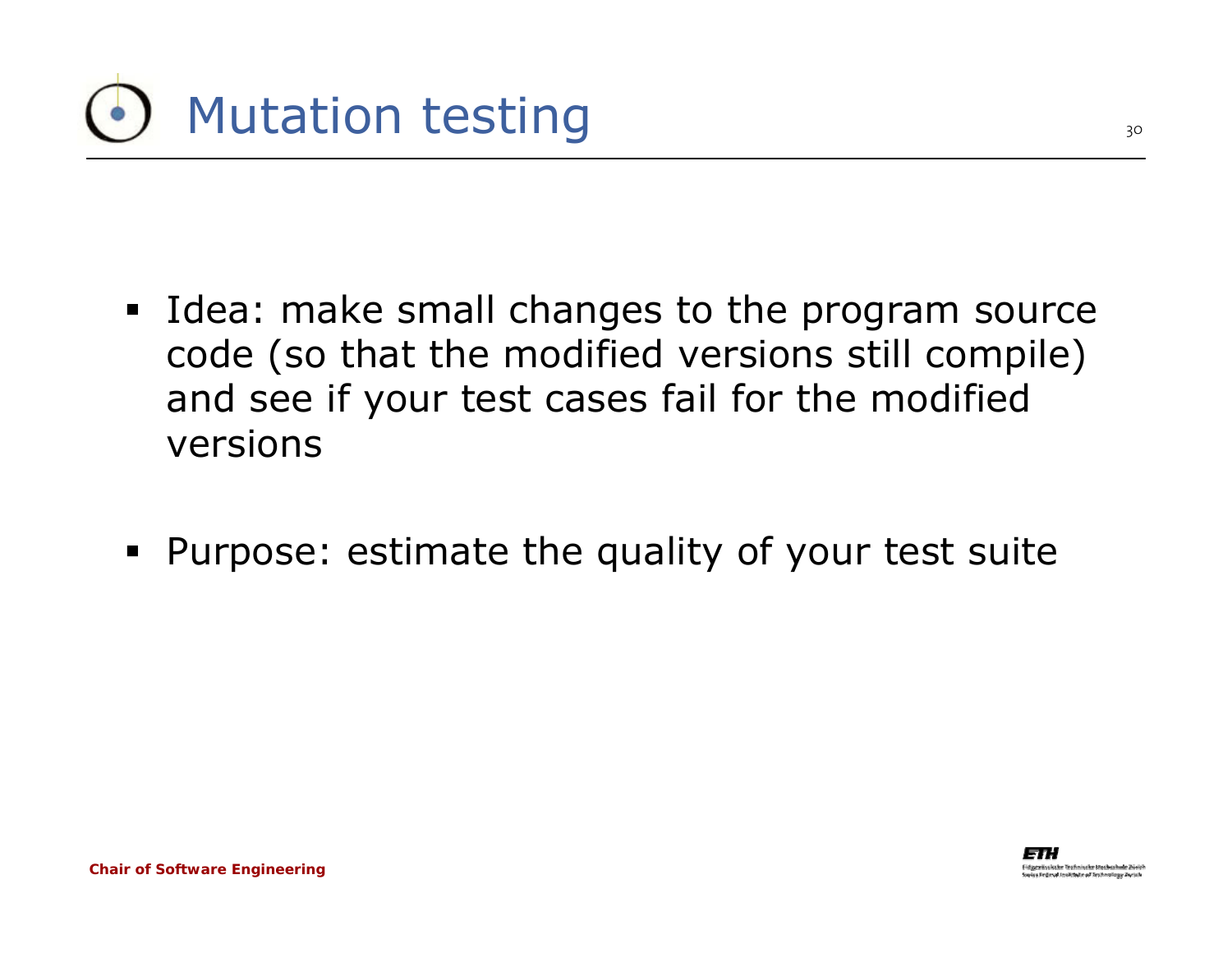# Terminology

- **Faulty versions of the program = mutants** 
	- We only consider mutants that are not equivalent to the original program!
- A mutant is said to be killed if at least one test case detects the fault injected into the mutant
- A mutant is said to be alive if no test case detects the injected fault
- $\blacksquare$  A mutation score (MS) is associated to the test set to measure its effectiveness
- A test set is relatively adequate if it distinguishes the original program from all its non-equivalent mutants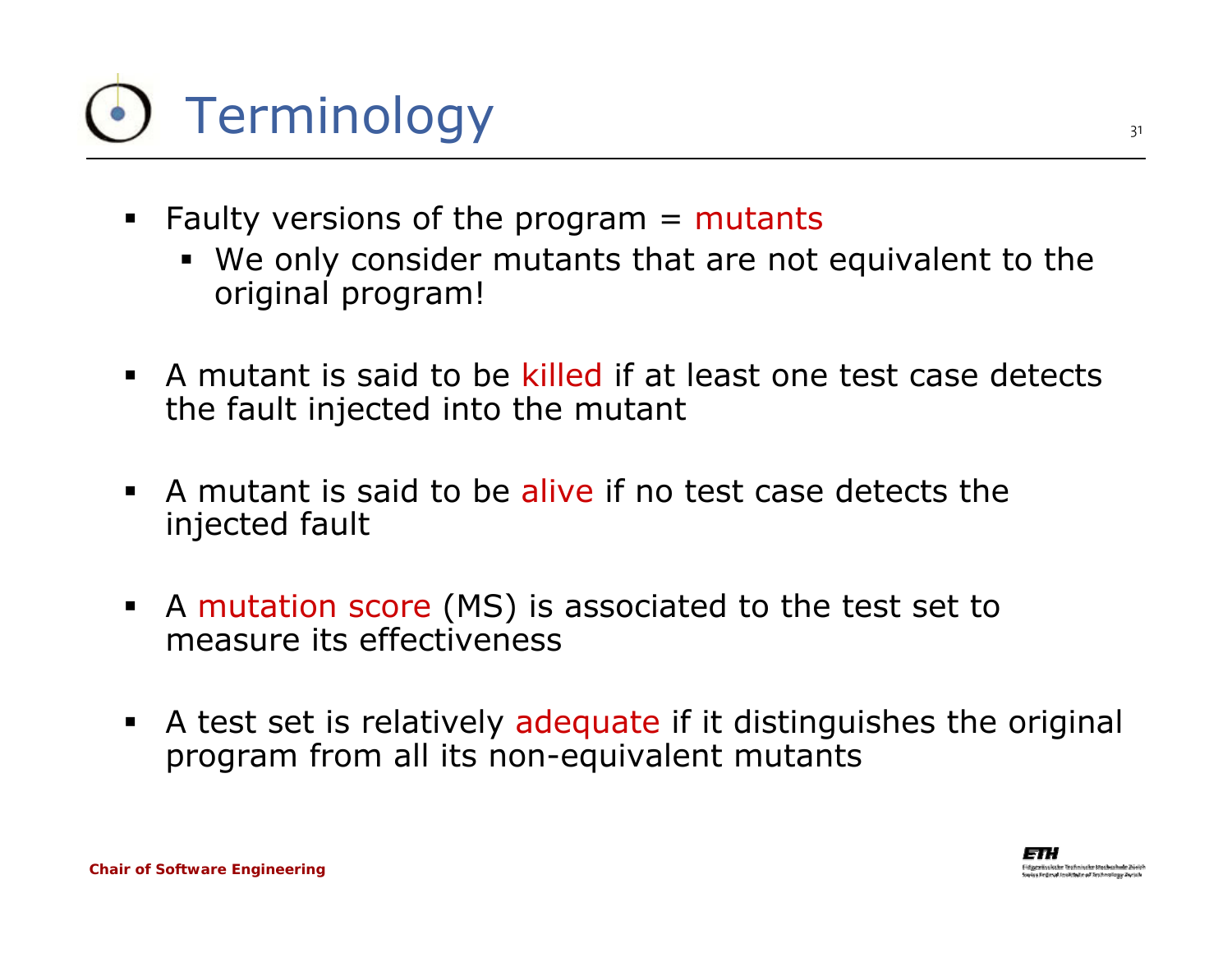

- $\blacksquare$  Mutation operator  $=$  a rule that specifies a syntactic variation of the program text so that the modified program still compiles
- $\blacksquare$  Mutant  $=$  the result of an application of a mutation operator
- **The quality of the mutation operators determines** the quality of the mutation testing process.
- **Mutation operator coverage (MOC): For each** mutation operator, create a mutant using that mutation operator.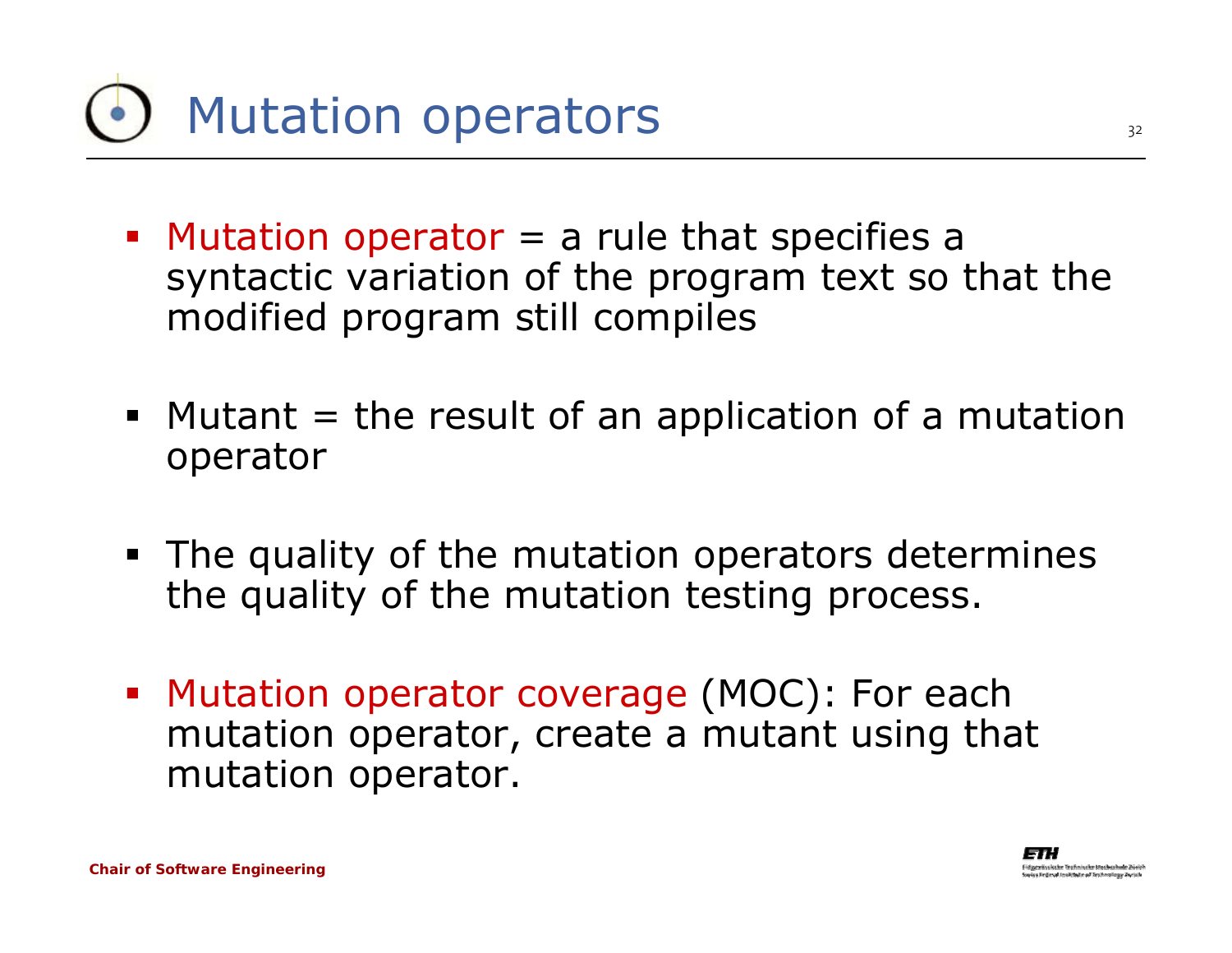### Examples of mutants

**if (a < b) b := b – a; else b := 0;**

Original program:

**if (a < b) if (a <= b) if (a > b) if (c < b) b := b – a; b := b + a; b := x – a; elseb := 0; b := 1; a := 0;**

Mutants: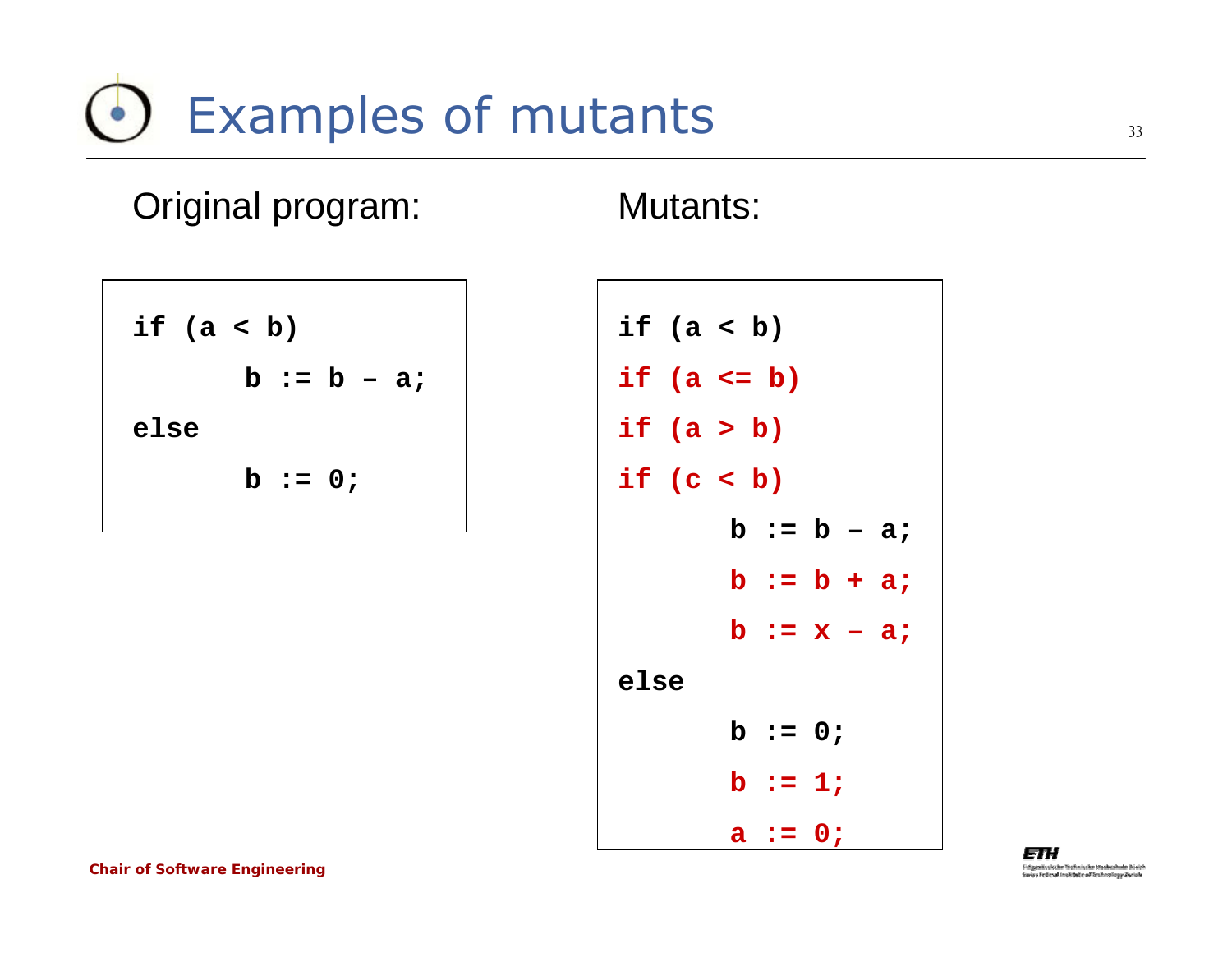### System test quality (STQ)

- S system composed of n components denoted  $C_i$ ,  $i \in [1..n]$
- $\blacksquare$  d<sub>i</sub> number of killed mutants after applying the unit test sequence to  $C_i$
- m<sub>i</sub> total number of mutants of C<sub>i</sub>
- **the mutation score MS for C**<sub>i</sub> being given a unit test sequence  $T_i$ :

 $\mathsf{MS}(\mathsf{C}_\mathsf{i},\,\mathsf{T}_\mathsf{i})\,=\,\mathsf{d}_\mathsf{i}\,/\,\mathsf{m}_\mathsf{i}$ 

$$
\blacksquare \quad \text{STQ}(S) = \frac{\sum_{i=1,n} d_i}{\sum_{i=1,n} m_i}
$$

 $\blacksquare$  STQ is a combined measure of test suite quality and contract quality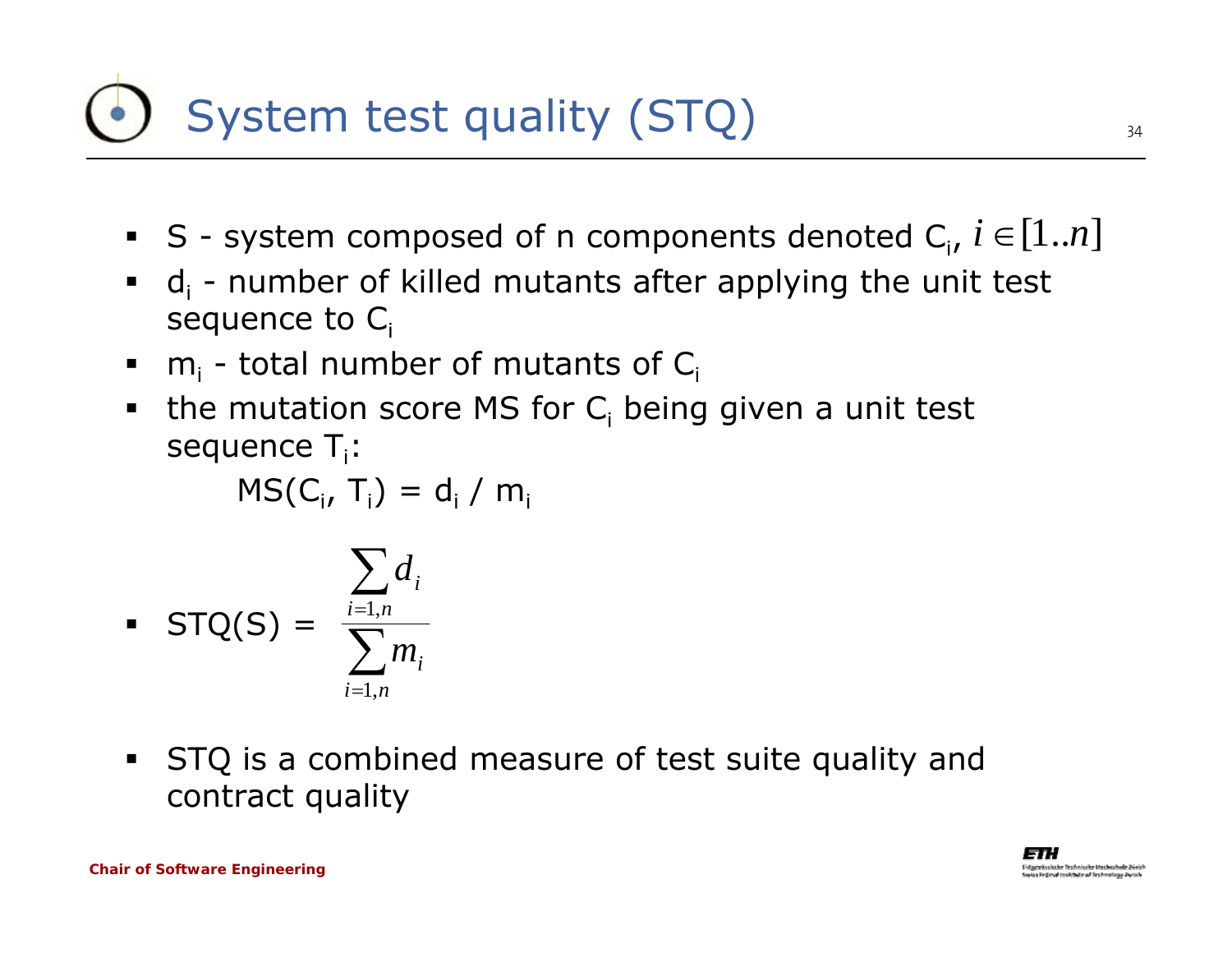

How to plan and structure the testing of a large program:

- Who is testing?
	- Developers / special testing teams / customer
	- **.** It is hard to test your own code
- What test levels are needed?
	- Unit, integration, system, acceptance, regression test
- **How is it done in practice?** 
	- **Manual testing**
	- Testing tools
	- Automatic testing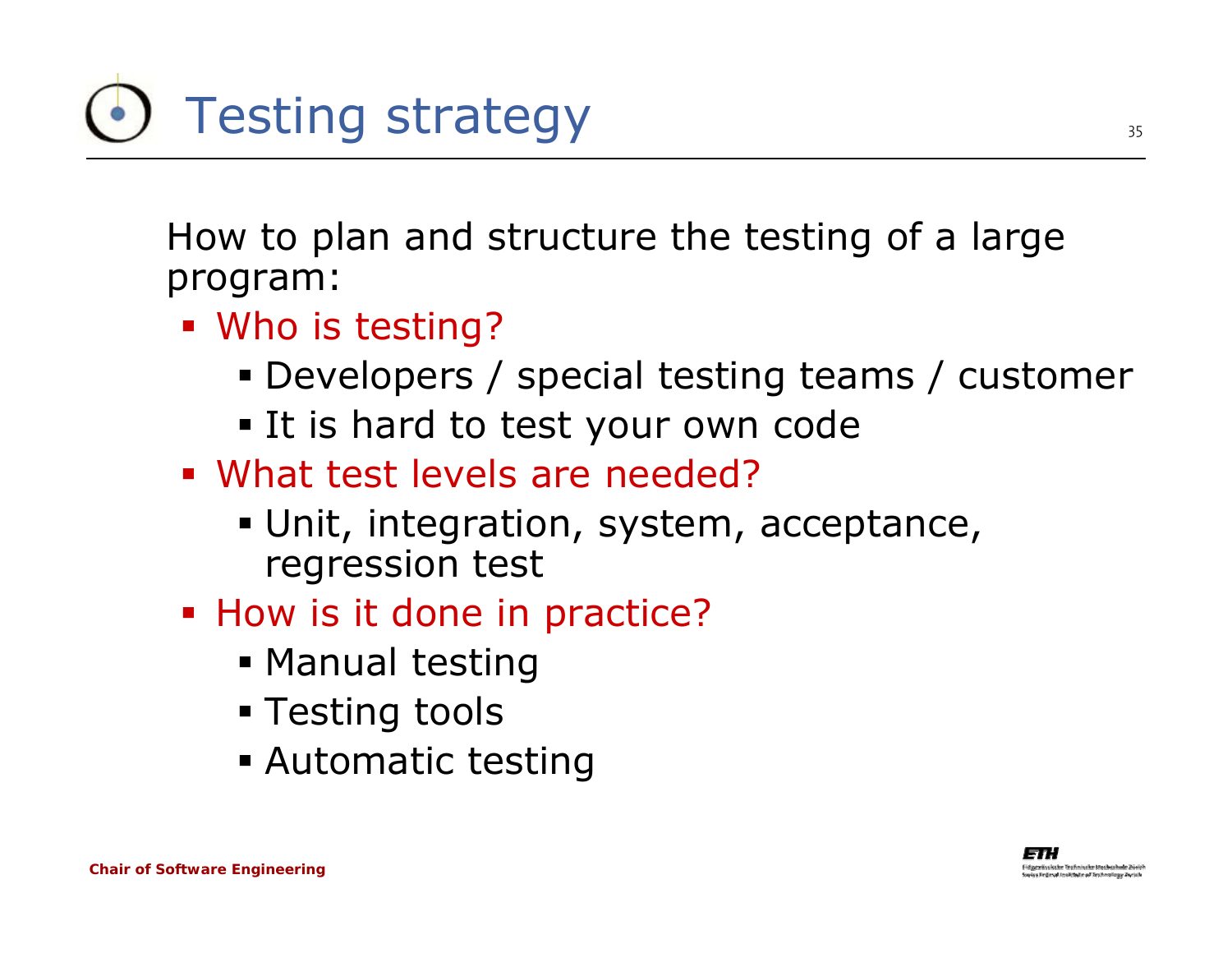



Tom Van Vleck, *ACM SIGSOFT Software Engineering Notes*, 14/5, July 1989

ETH idgenössische Technische Hochschule Zürich rdesal Institute af feshnaloge Zurich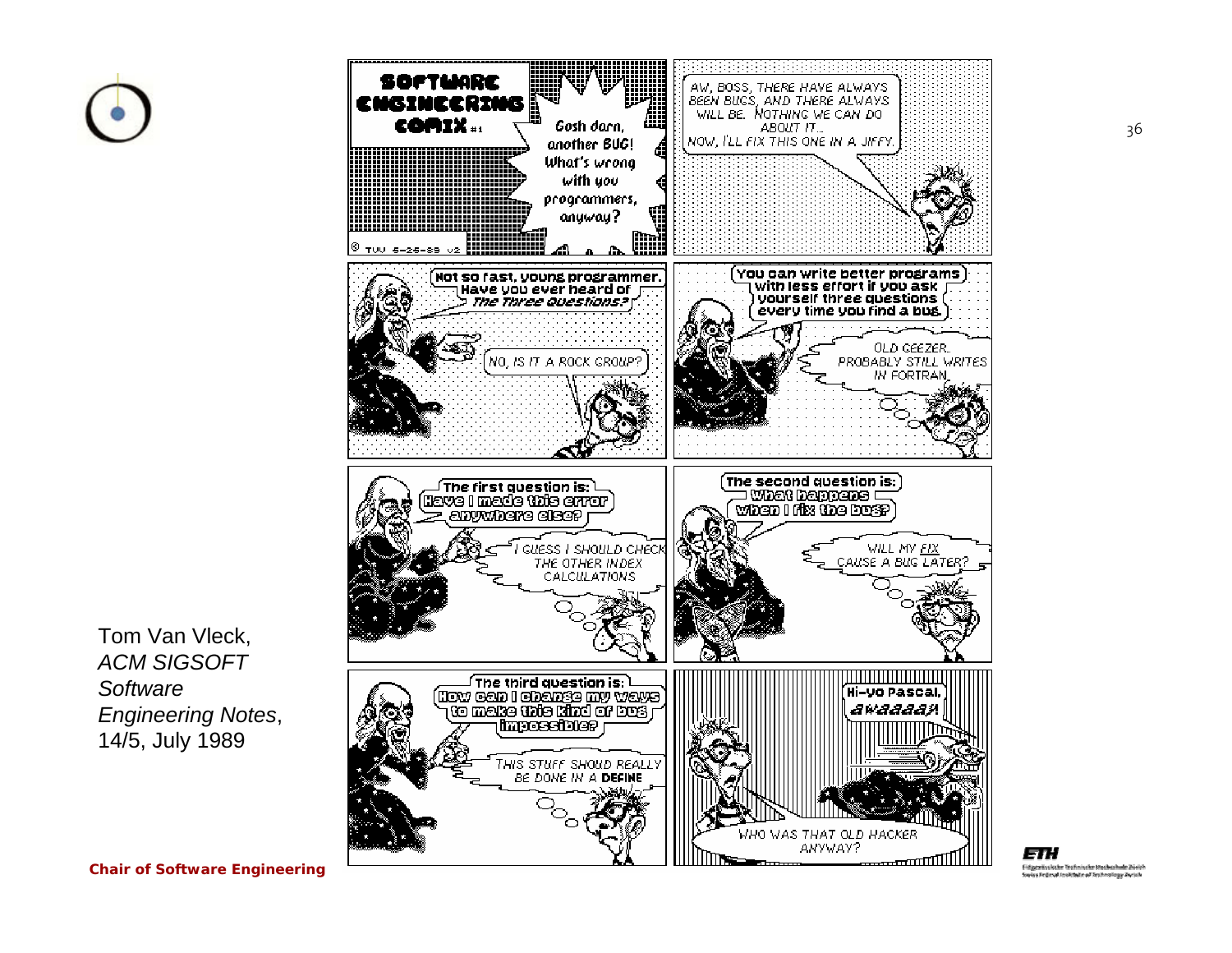### Testing and bug prevention

"*Three questions about each bug you find*" (Van Vleck):

- "*Is this mistake somewhere else also?*"
- "*What next bug is hidden behind this one?*"
- "*What should I do to prevent bugs like this?*"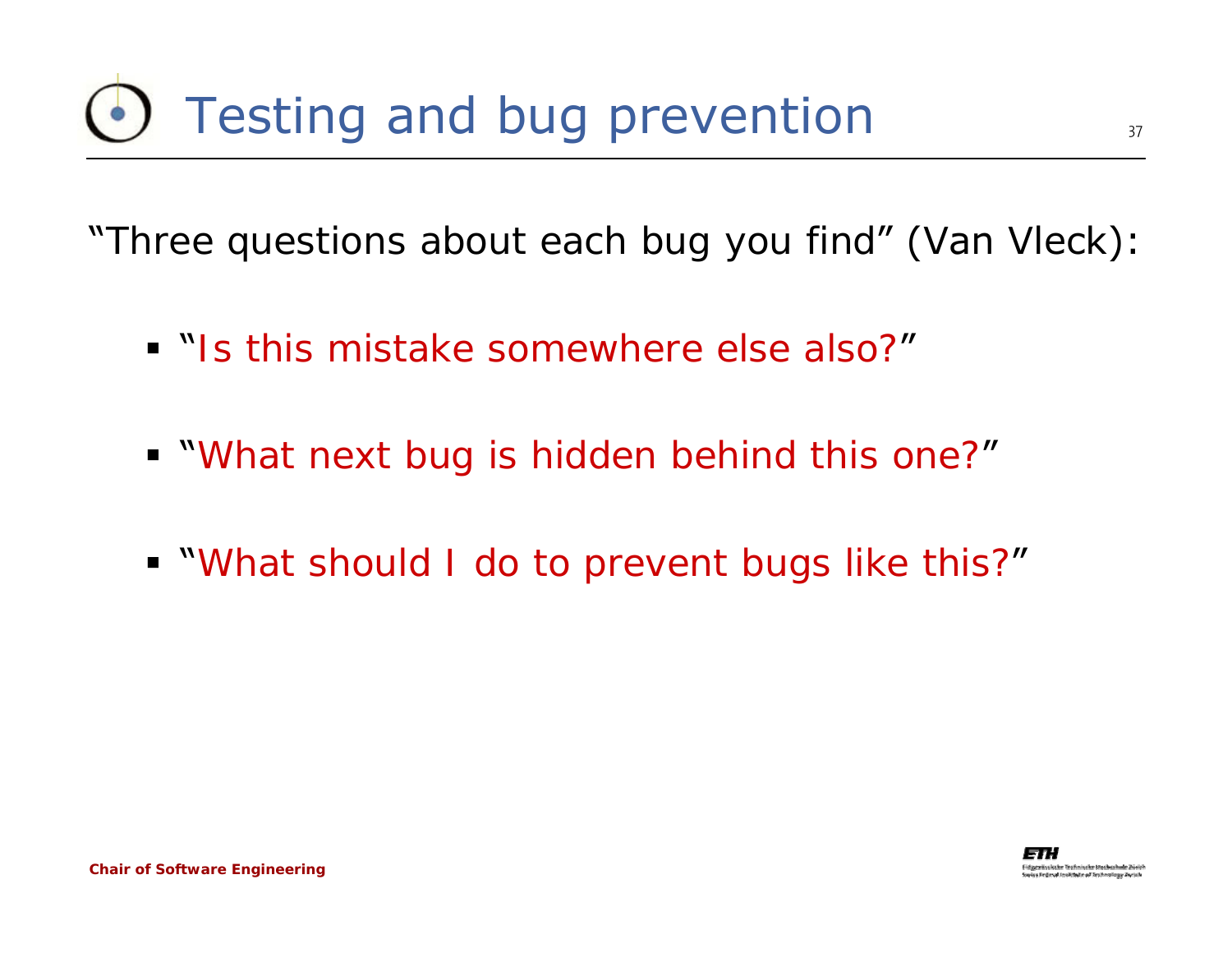### Test-driven development (TDD)

- $\blacksquare$ Software development methodology
- $\blacksquare$  One of the core practices of extreme programming (XP)
- $\blacksquare$  Steps:
	- 1. Write a small test.
	- 2. Write enough code to make the test succeed.
	- 3. Clean up the code.
	- 4. Repeat.
- $\blacksquare$ The testing in TDD is unit testing + acceptance testing
- $\blacksquare$ Always used together with xunit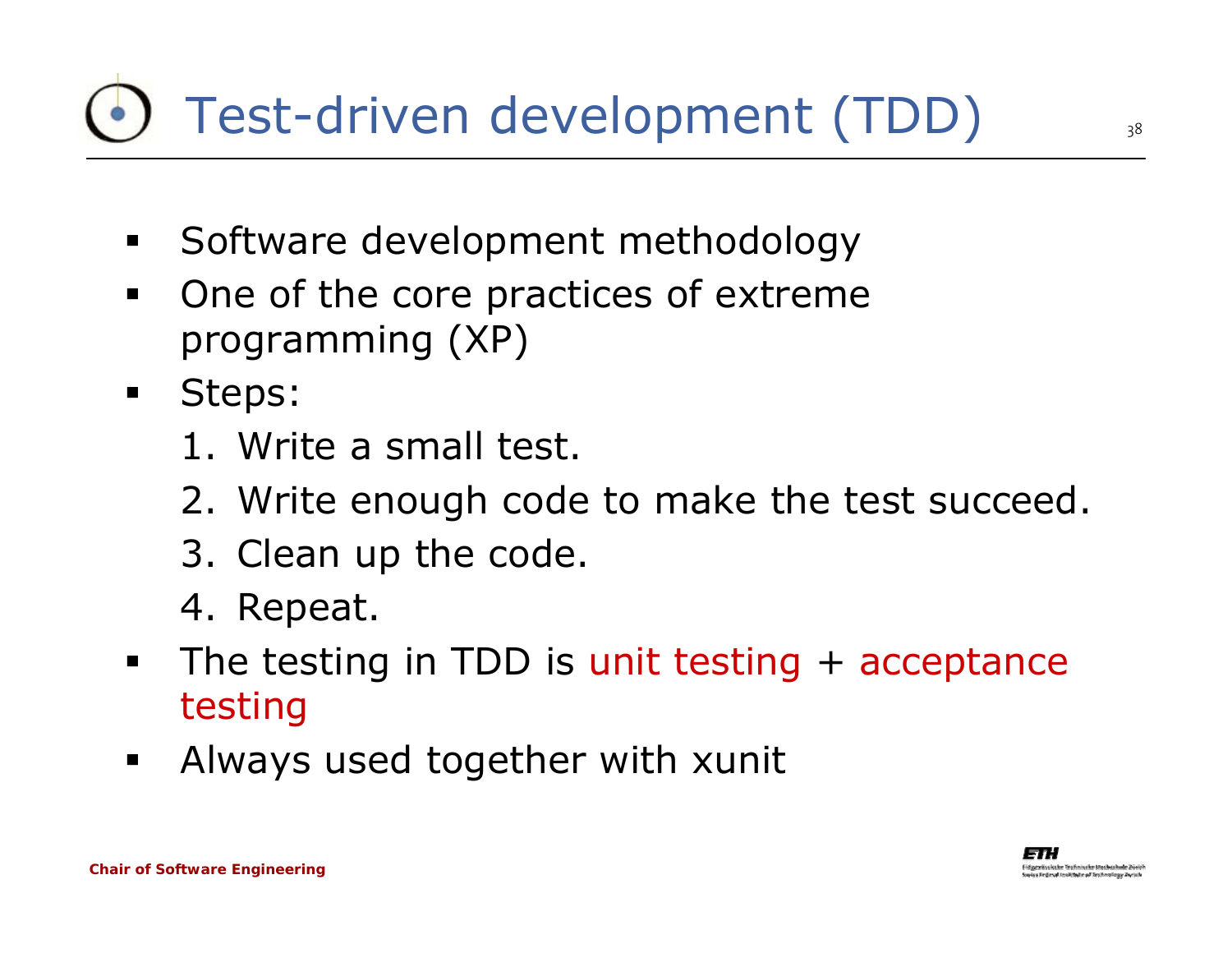## Test-driven development (TDD)

- **Evolutionary approach to development**
- Combines
	- Test-first development
	- **Refactoring**
- **Primarily a method of software design** 
	- Not just method of testing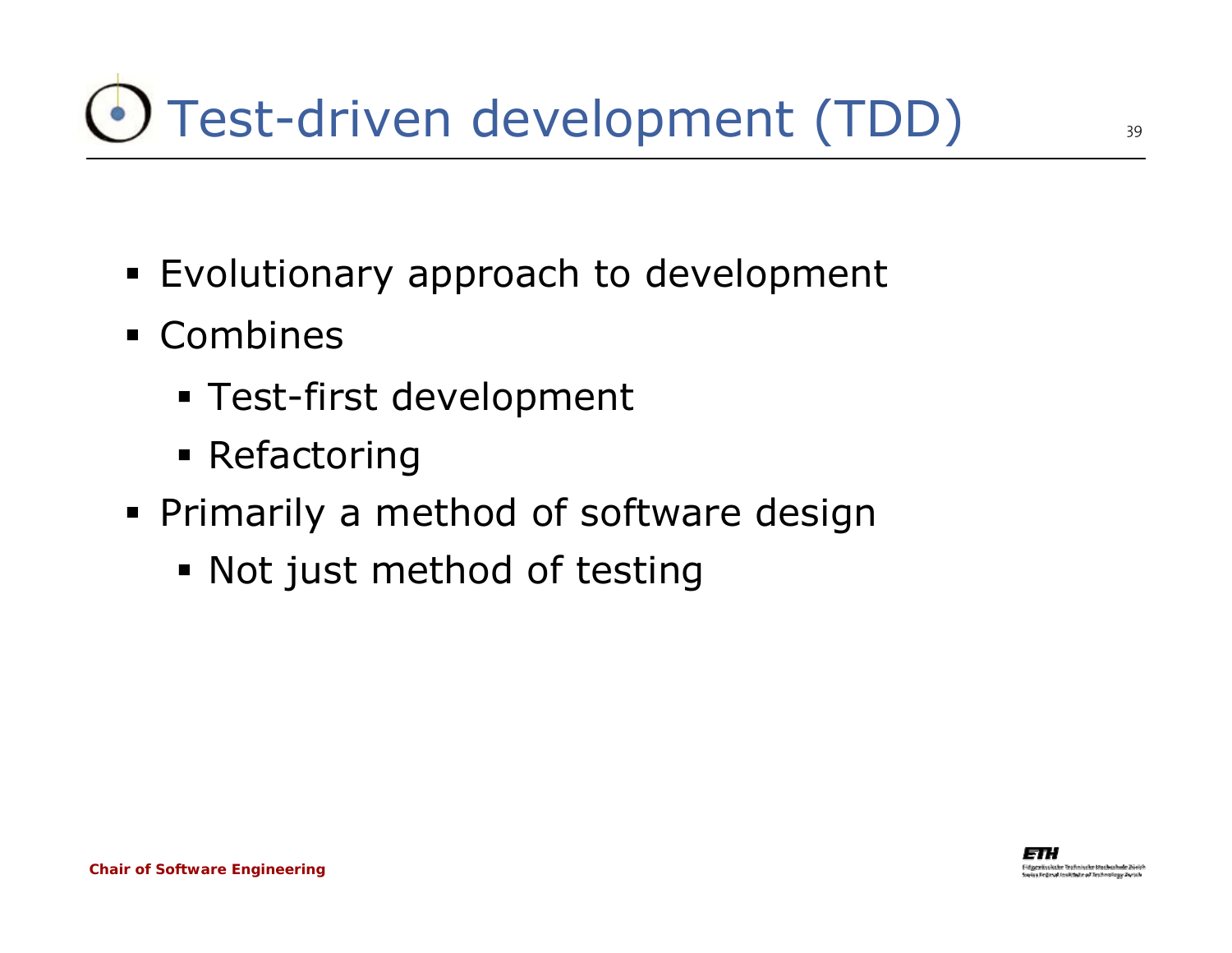### TDD 1: test-first development (TFD)



Copyright 2003 Scott W. Ambler

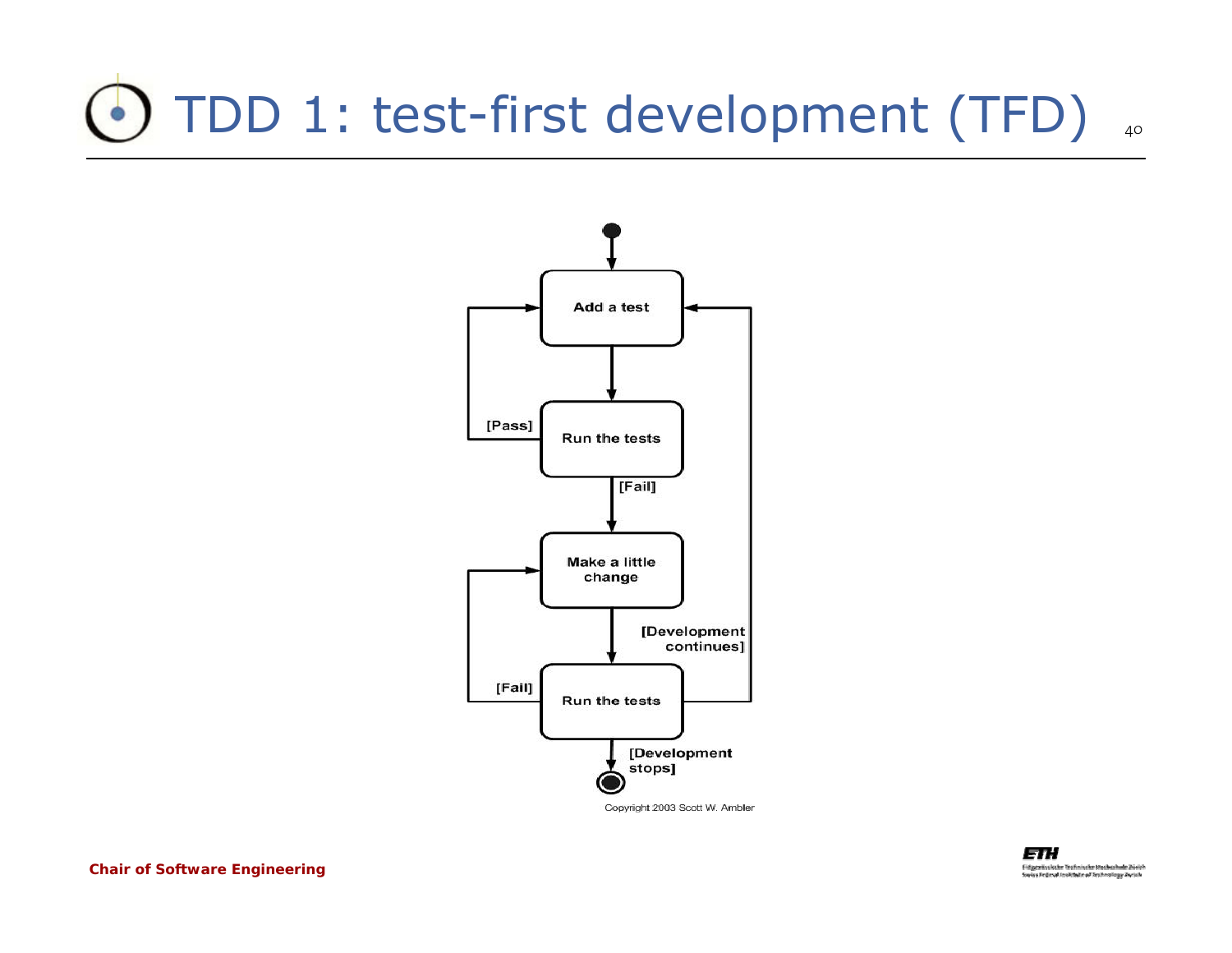- A change to the system that leaves its behavior unchanged, but enhances some non-functional qualities:
	- Simplicity
	- Understandability
	- Performance

Refactoring does not fix bugs or add new functionality.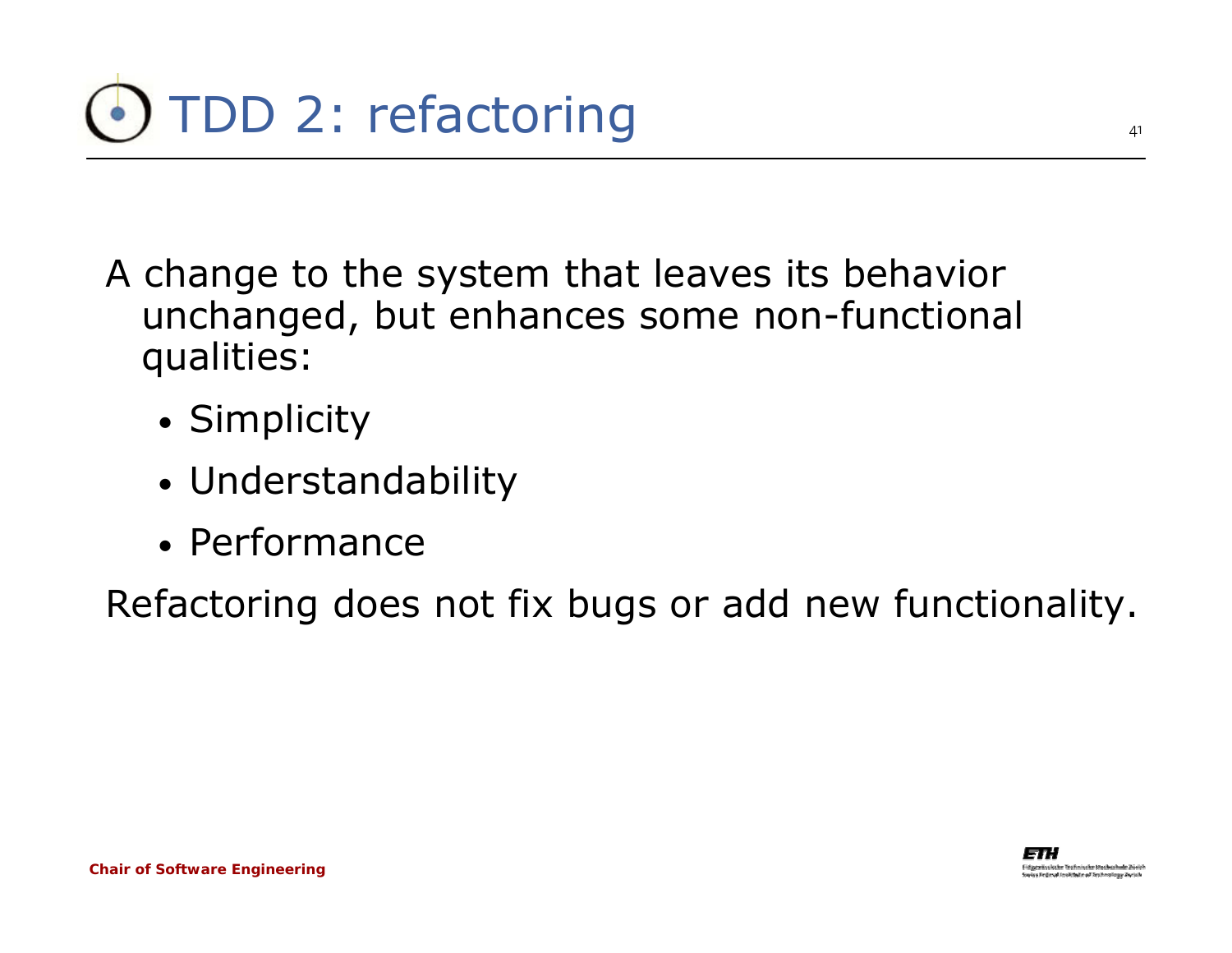TDD is a programming technique that ensures that source code is thoroughly unit tested

Need remains for:

- Functional testing
- User acceptance testing
- System integration testing

XP suggests these tests should also occur early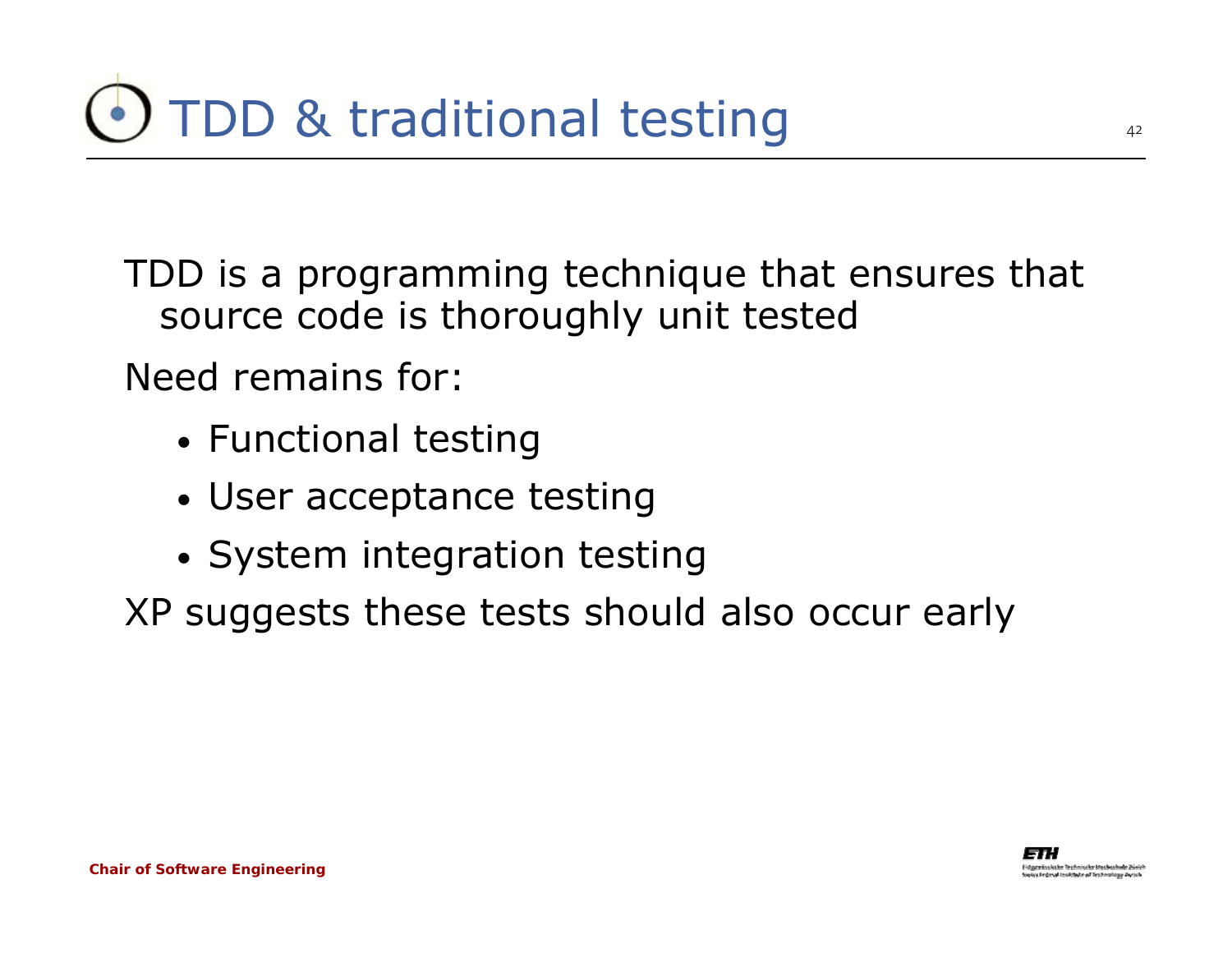

- **The generic name for any test automation** framework for unit testing
	- Test automation framework provides all the mechanisms needed to run tests so that only the test-specific logic needs to be provided by the test writer
- **Implemented in all the major programming** languages:
	- JUnit for Java
	- $\blacksquare$  cppunit for C++
	- SUnit for Smalltalk (the first one)
	- PyUnit for Python
	- vbUnit for Visual Basic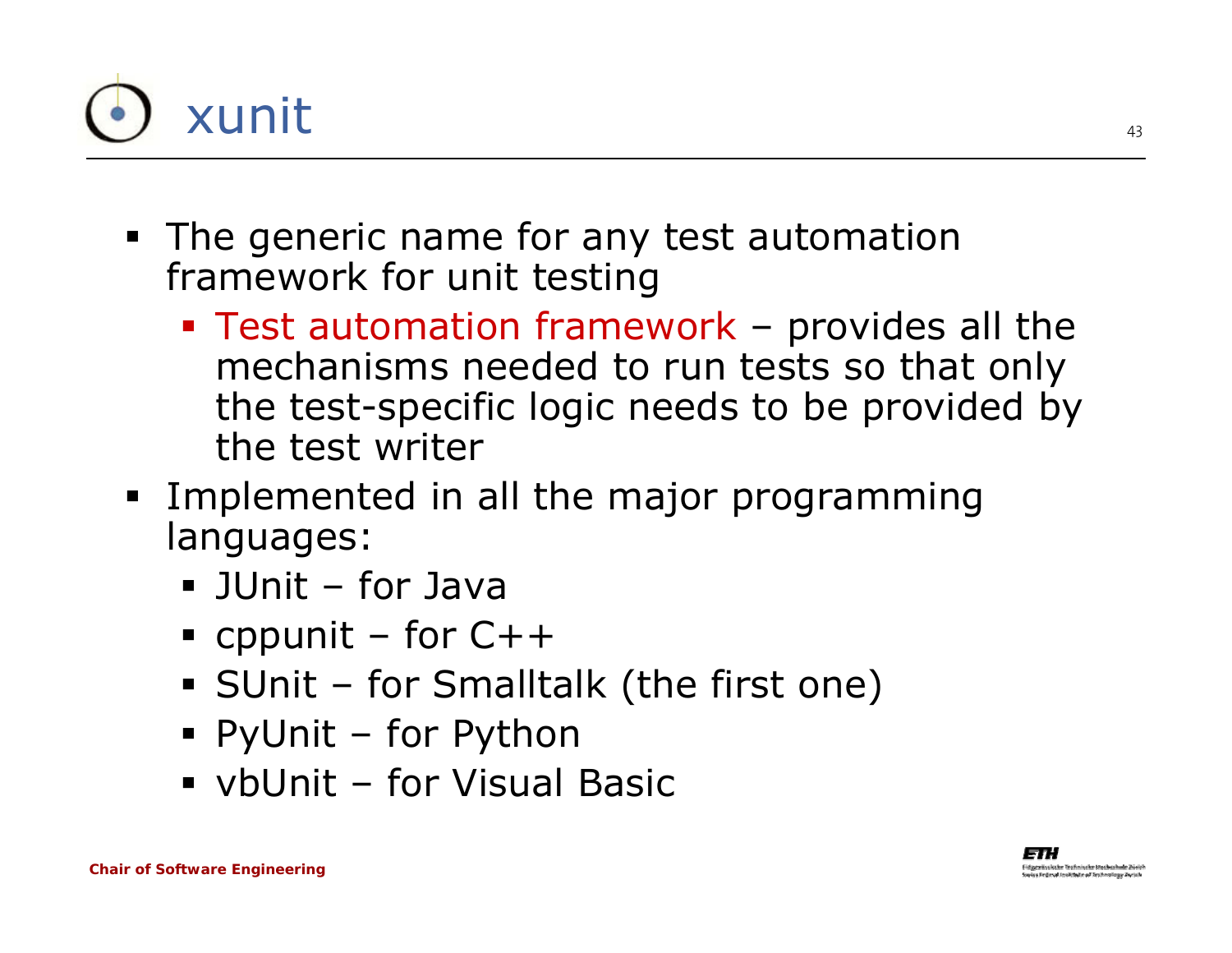## JUnit: Overview

- **Provides a framework for running test cases**
- $\blacksquare$  Test cases
	- Written manually
	- Normal classes, with annotated methods
- $\blacksquare$  Input values and expected results defined by the tester
- **Execution is the only automated step**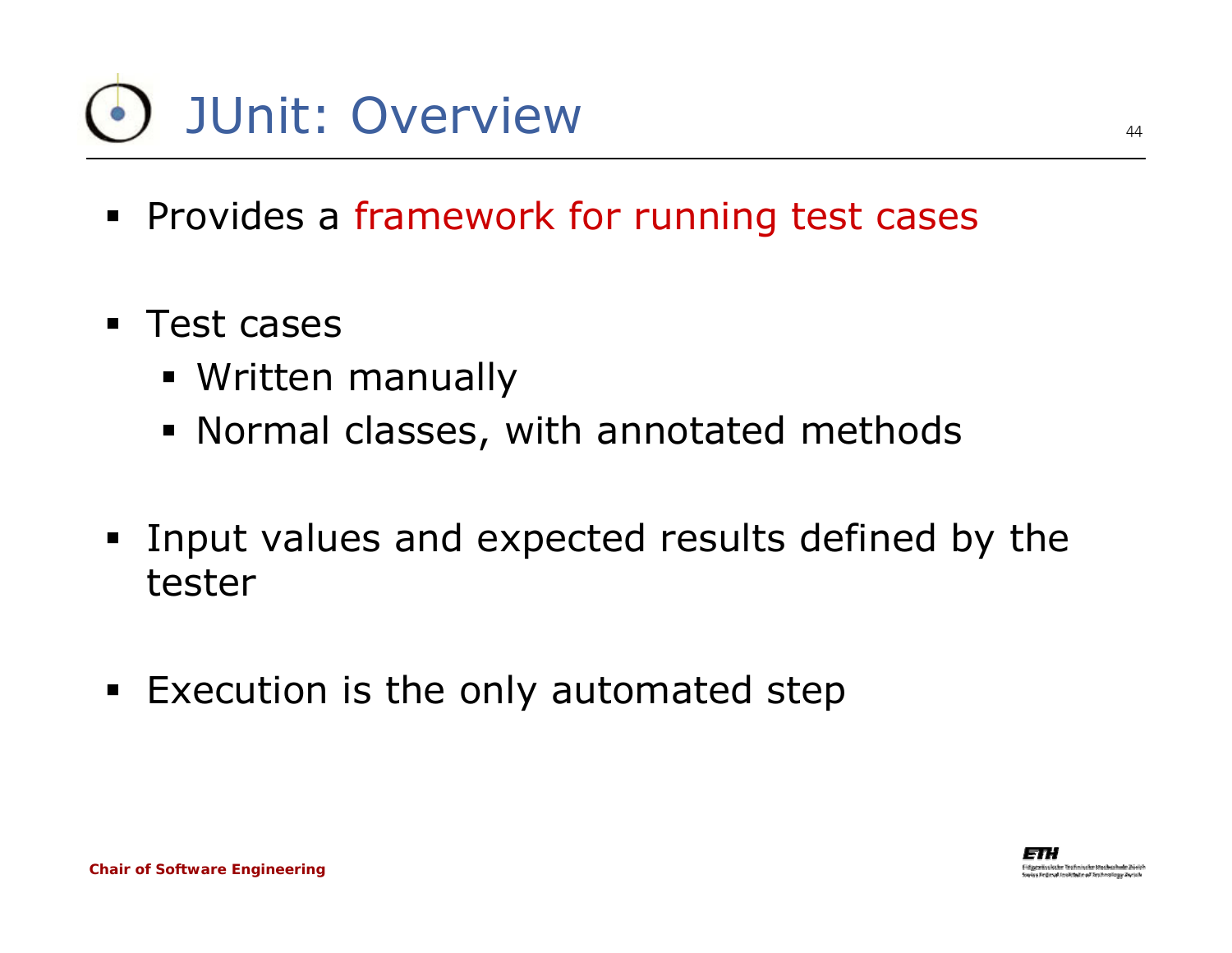# JUnit: Resources

- Unit testing framework for Java
- $\blacksquare$ Written by Erich Gamma and Kent Beck
- $\blacksquare$ Open source (CPL 1.0), hosted on SourceForge
- $\blacksquare$ Current version: 4.0
- **-** Available at: [www.junit.org](http://www.junit.org/)
- Very good introduction for JUnit 3.8: Erich Gamma, Kent Beck, *JUnit Test Infected: Programmers Love Writing Tests*, available at [http://junit.sourceforge.net/doc/testinfected/testing.ht](http://junit.sourceforge.net/doc/testinfected/testing.htm) [m](http://junit.sourceforge.net/doc/testinfected/testing.htm)
- For JUnit 4.0: Erich Gamma, Kent Beck, *JUnit Cookbook*, available at [http://junit.sourceforge.net/doc/cookbook/cookbook.ht](http://junit.sourceforge.net/doc/cookbook/cookbook.htm) [m](http://junit.sourceforge.net/doc/cookbook/cookbook.htm)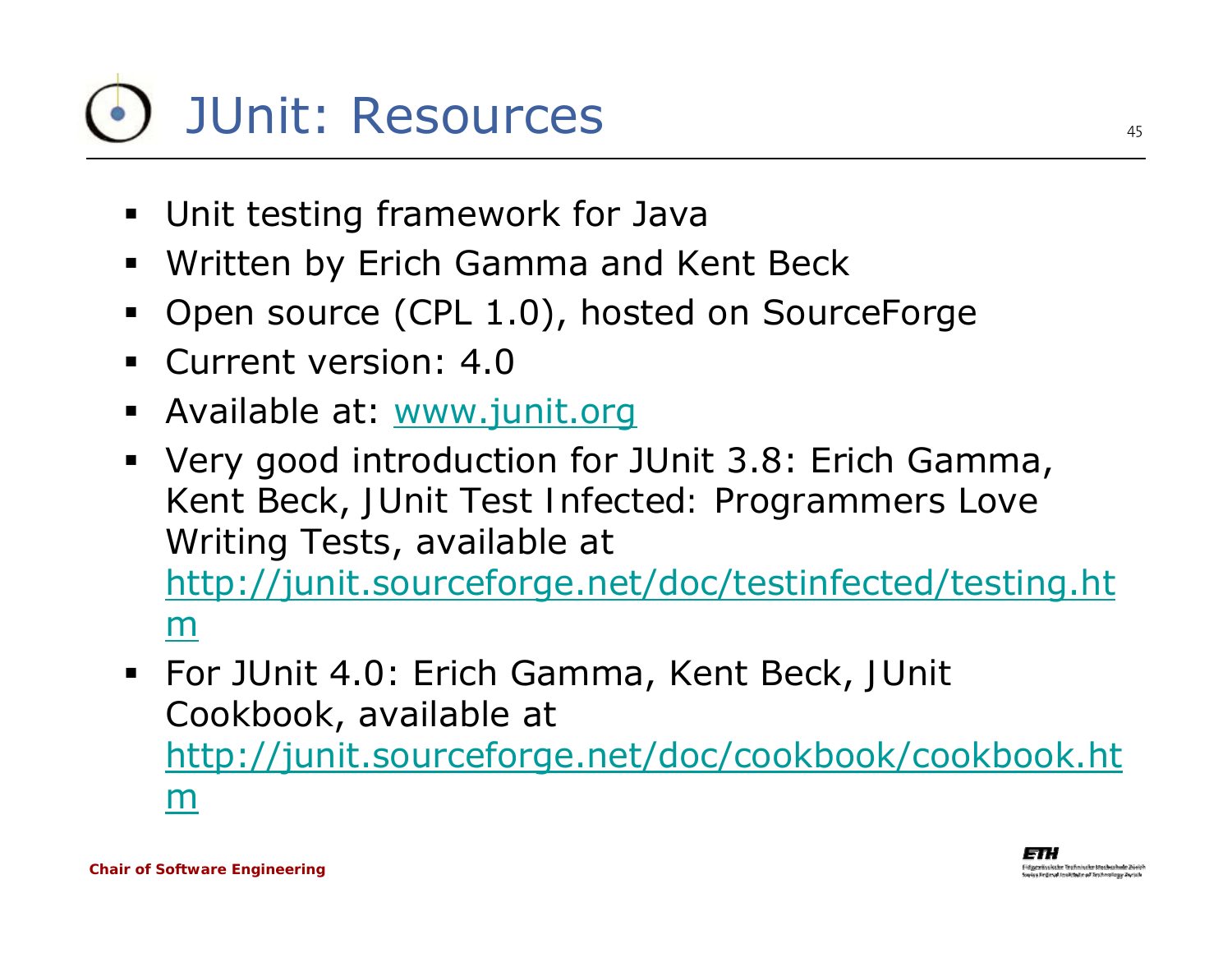### Push-button testing

- Never write a test case, a test suite, a test oracle, or a test driver
- Automatically generate
	- Objects
	- **Eature calls**
	- **Evaluation and saving of results**
- **The user must only specify the SUT and the tool** does the rest (test generation, execution and result evaluation)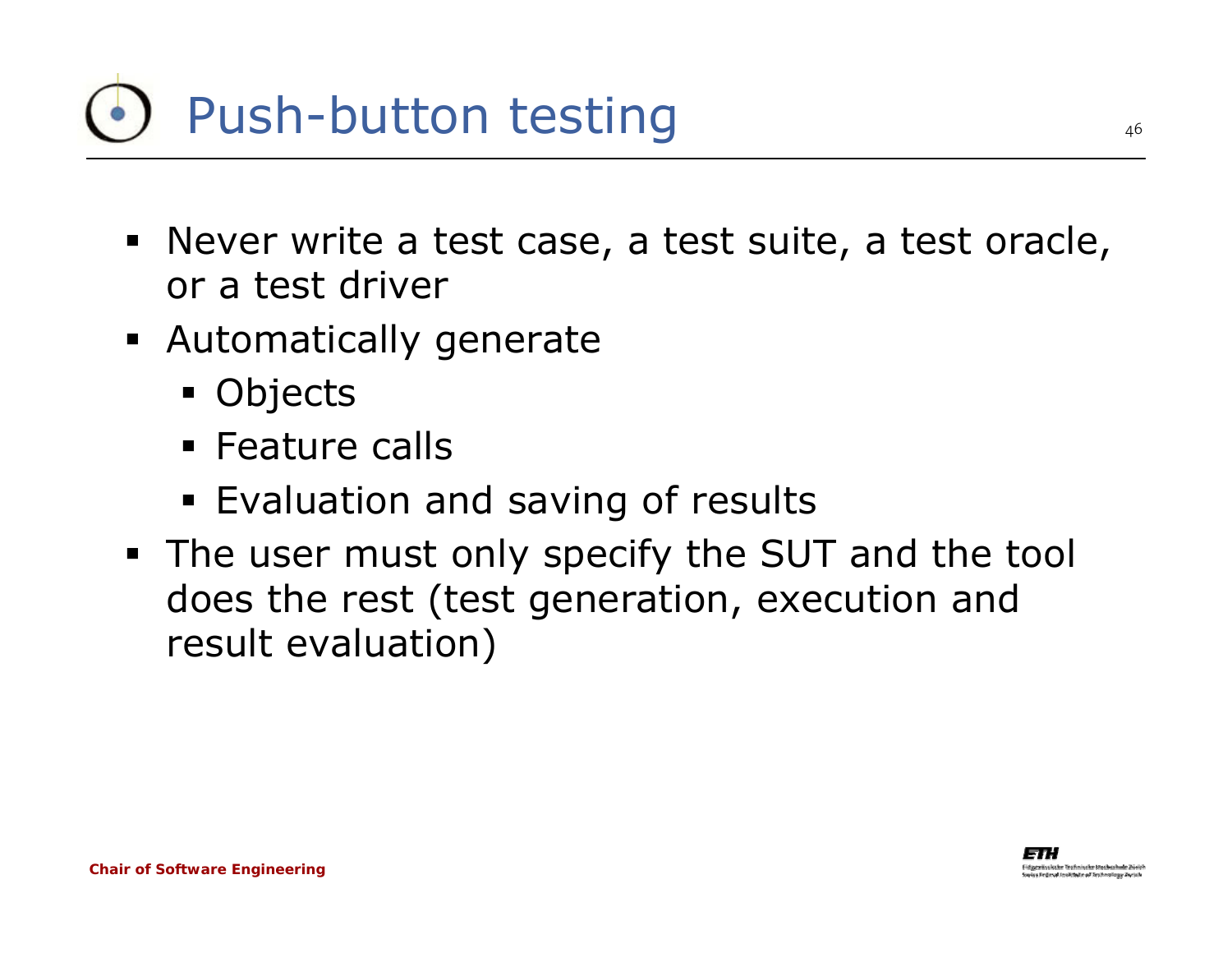"*Design by Contract implemented with assertions is a straightforward and effective approach to built-in test. Not only does this strategy make testing more efficient, but it is also a powerful bug prevention technique*."

> R. V. Binder, *Testing Object-Oriented Systems: Models, Patterns, and Tools* (1999)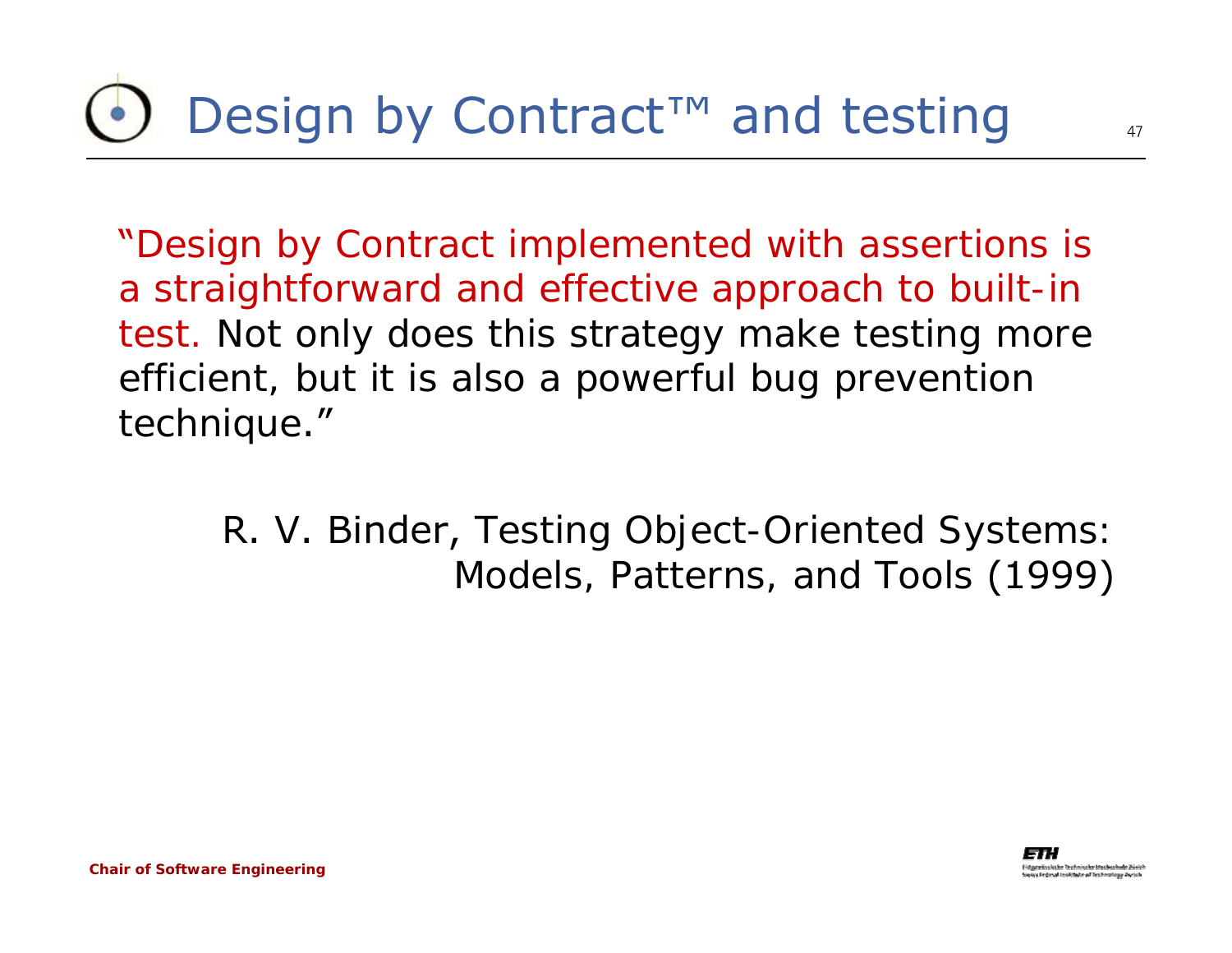A contract violation always signals a bug:

- **Precondition violation: bug in client**
- **Postcondition violation: bug in routine**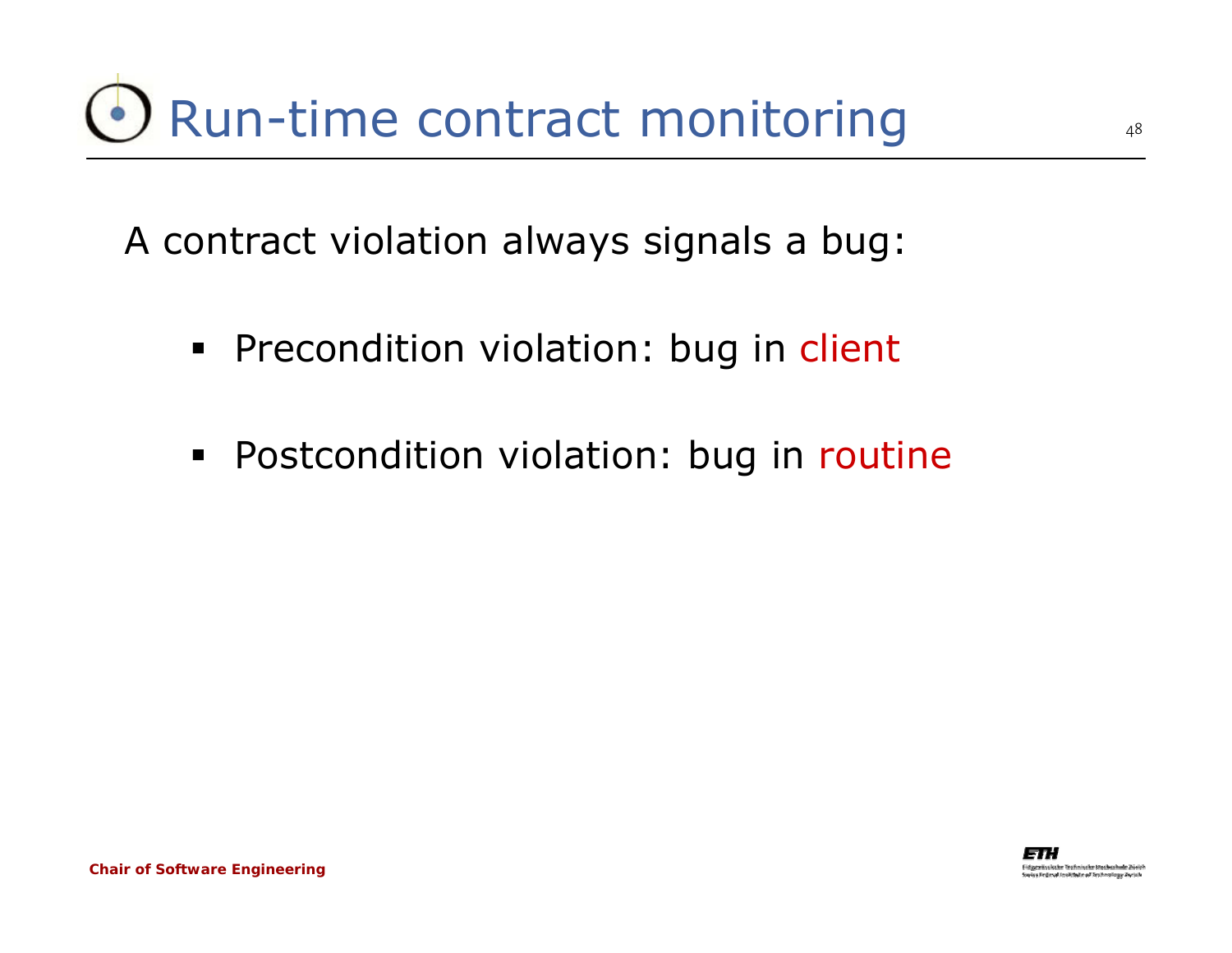### Assertions as built-in test (BIT)

- Must be executable
- An executable assertion has 3 parts:
	- A predicate expression In Eiffel: boolean expression + **old** notation
	- An action

Executed when an assertion violation occurs

An enable/disable mechanism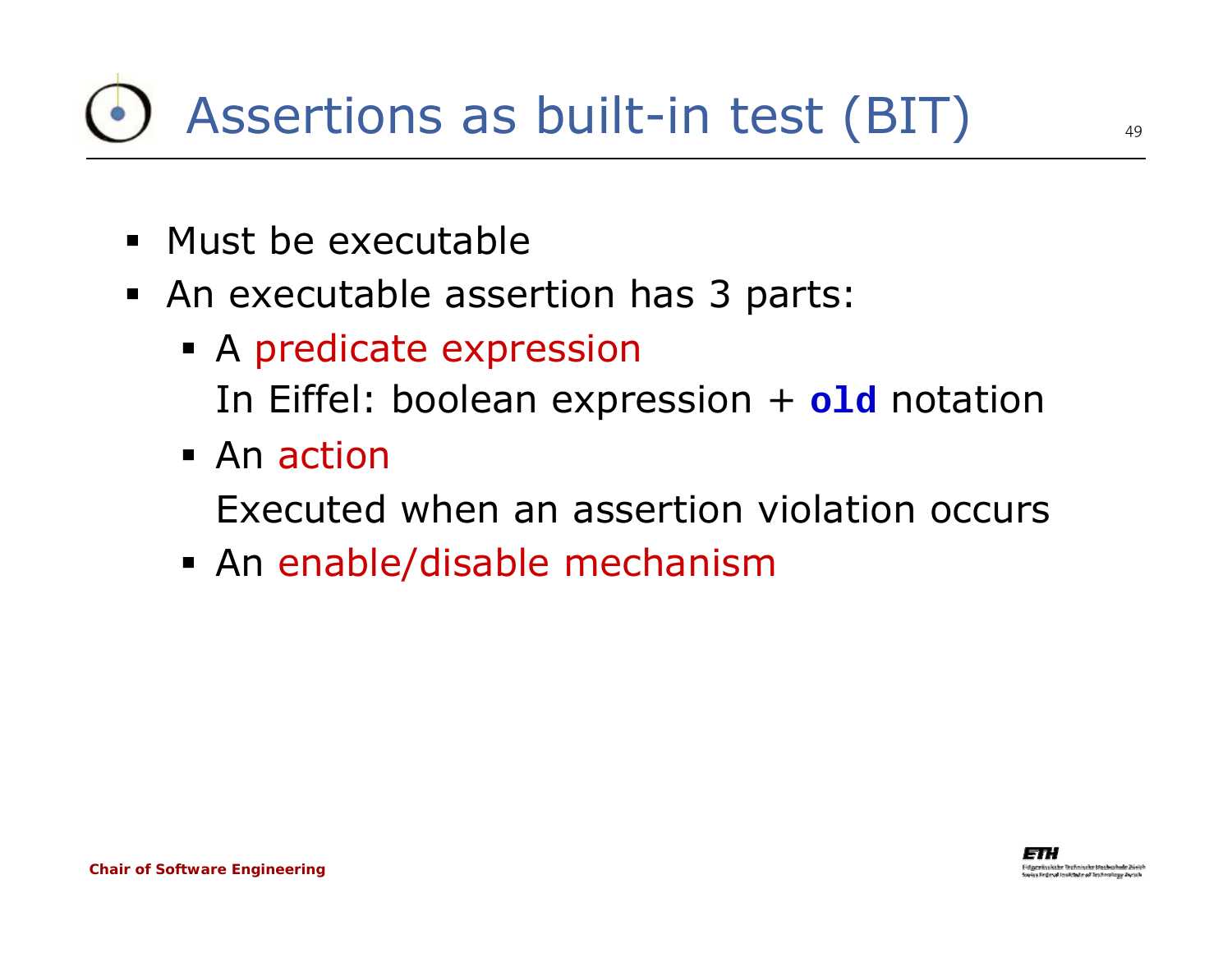### Benefits and limitations of assertions as BIT,.

- Advantages:
	- BIT can evaluate the internal state of an object without breaking encapsulation
	- Contracts written before or together with implementation
- **EXALLE 1.1 Exalle 1.1 Limitations Limitations** 
	- **Frame problem**
- The quality of the test is only as good as the quality of the assertions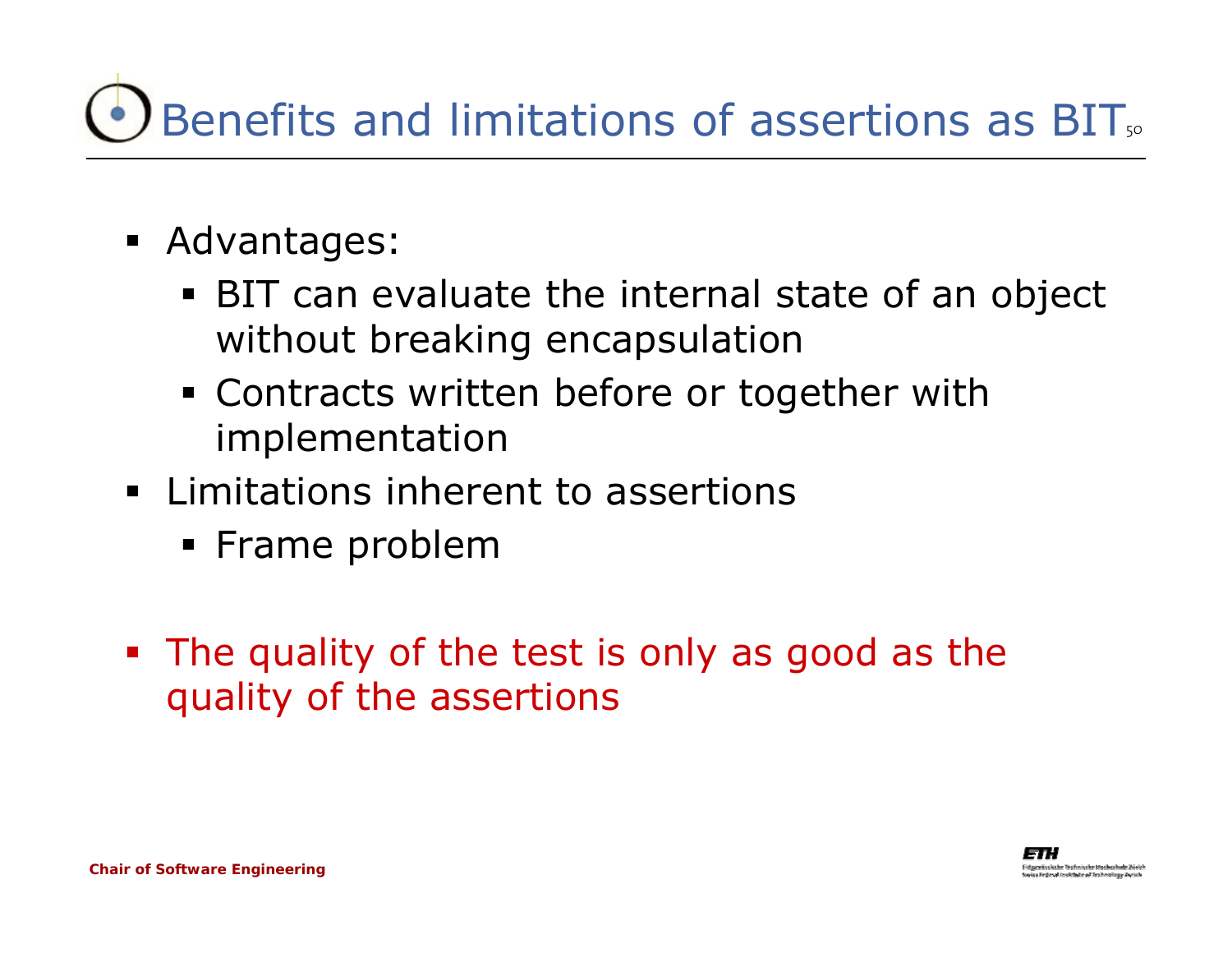### Errors in the testing system

- **Bugs in test design**
- $\blacksquare$  Bugs in oracle (faulty contracts)
	- Unsatisfiable contracts
	- **Omissions in contracts**
	- **Incorrect translation of the specification into** contracts
- **Bugs in test driver**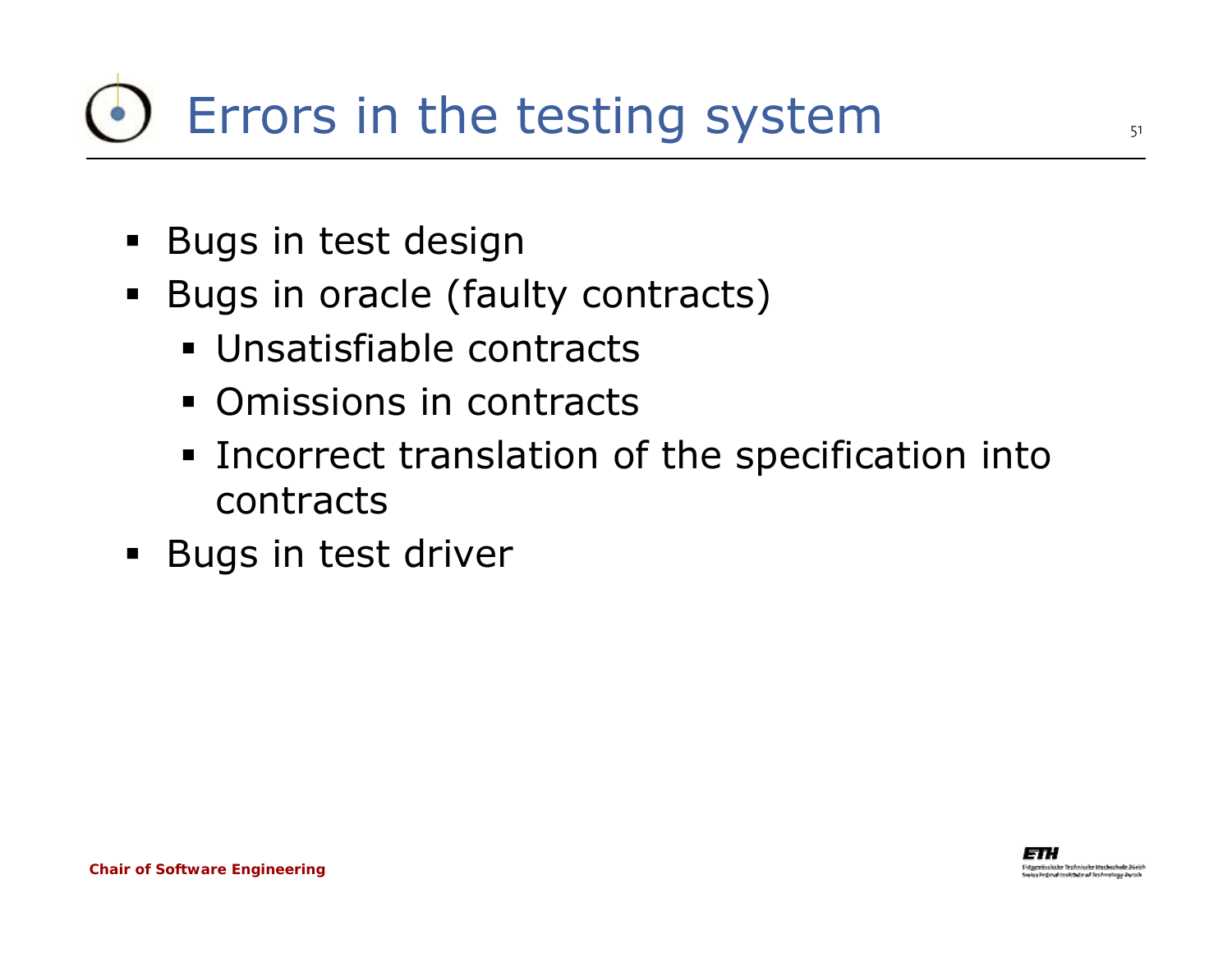### Reference texts for testing (1)

■ OO testing "bible":

> Robert V. Binder: *Testing Object-Oriented Systems: Models, Patterns, and Tools*, 1999

- Glenford J. Myers: *The Art of Software Testing*, Wiley, 1979
- Paul Ammann and Jeff Offutt, *Introduction to Software Testing*, in preparation
- $\blacksquare$ Writing unit tests with JUnit:

Erich Gamma and Kent Beck: *Test Infected: Programmers Love Writing Tests* <http://junit.sourceforge.net/doc/testinfected/testing.htm>

■ Code coverage:

<http://www.bullseye.com/coverage.html>

■ Mutation testing:

> Jezequel, J. M., Deveaux, D. and Le Traon, Y. *Reliable Objects: a Lightweight Approach Applied to Java*. In IEEE Software, 18, 4, (July/August 2001) 76-83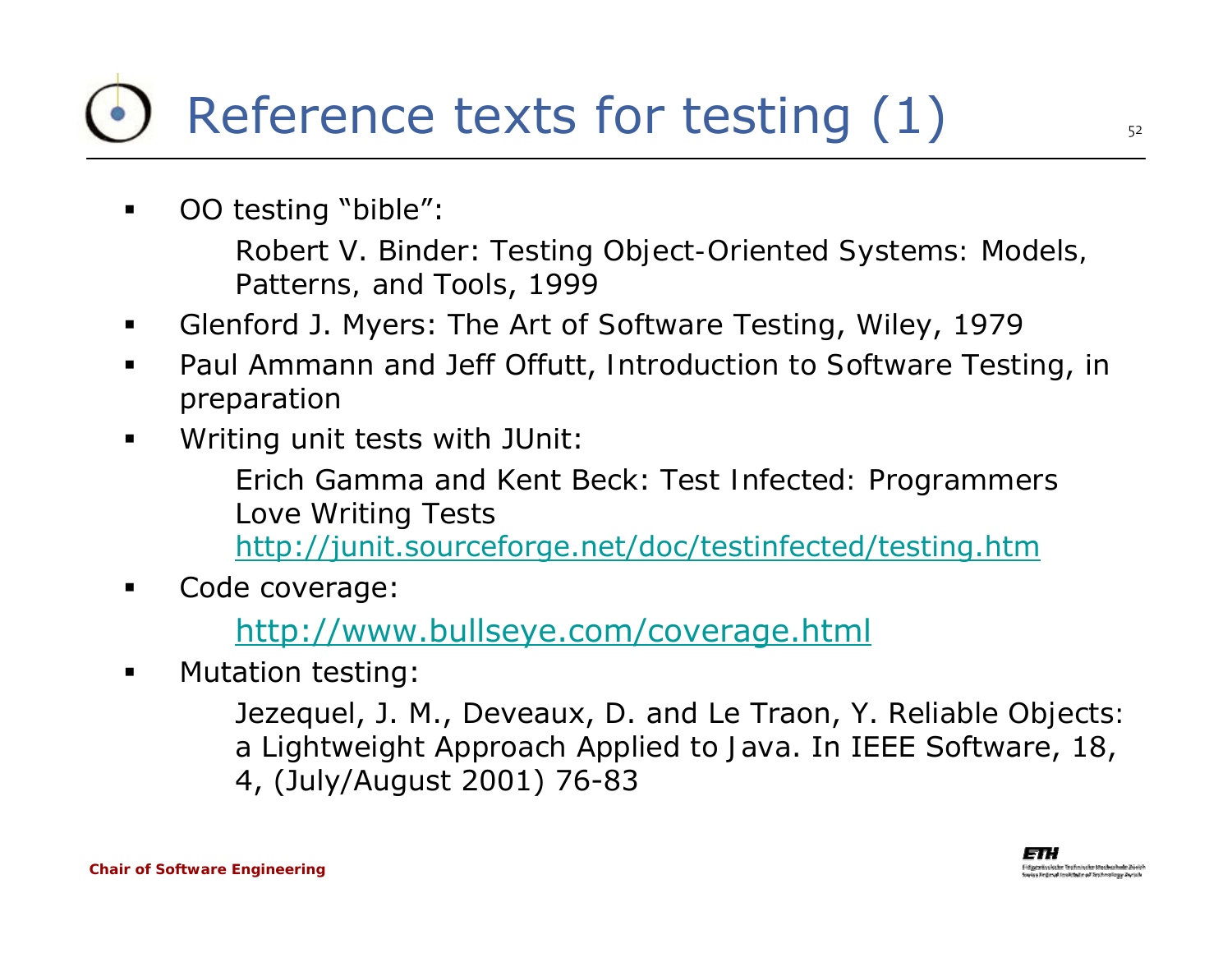- $\blacksquare$  Test-driven development:
	- Kent Beck: *Agile software development : principles, patterns, and practices*, Addison-Wesley, 2003
	- Astels: *Test Driven Development: A Practical Guide*, Prentice Hall, 2003
	- Kent Beck: *Extreme Programming Explained*, Addison-Wesley, 2000
	- $\blacksquare$  Bertrand Meyer: *Practice to perfect: the quality first model*, IEEE Computer, 30, 5, pages 102-103, 105-106, 1997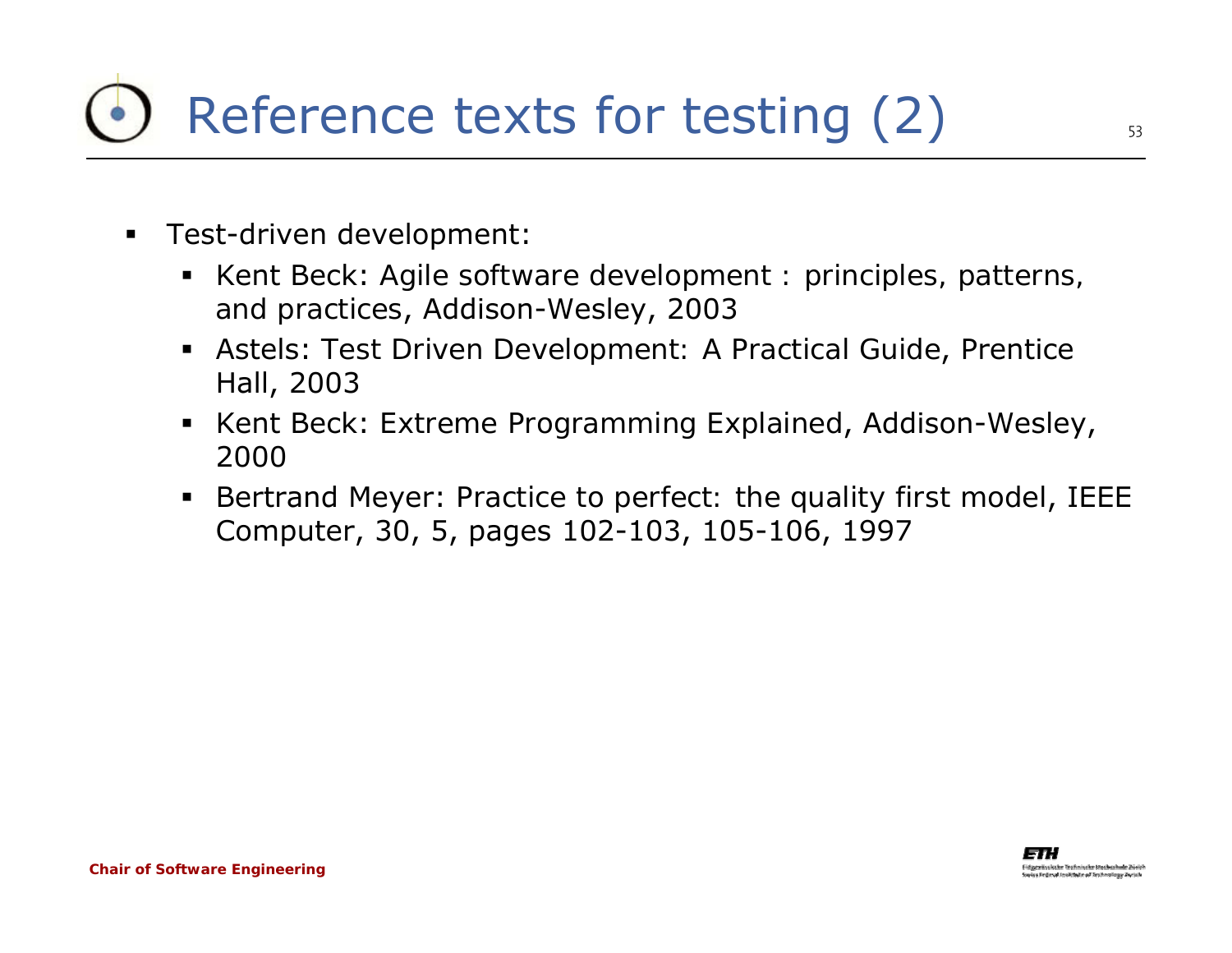### Testing tools references

- JUnit:<http://www.junit.org/index.htm>
- Gobo Eiffel Test: <http://www.gobosoft.com/eiffel/gobo/getest/>
- AutoTest: [http://se.inf.ethz.ch/people/leitner/auto\\_test/](http://se.inf.ethz.ch/people/leitner/auto_test/)